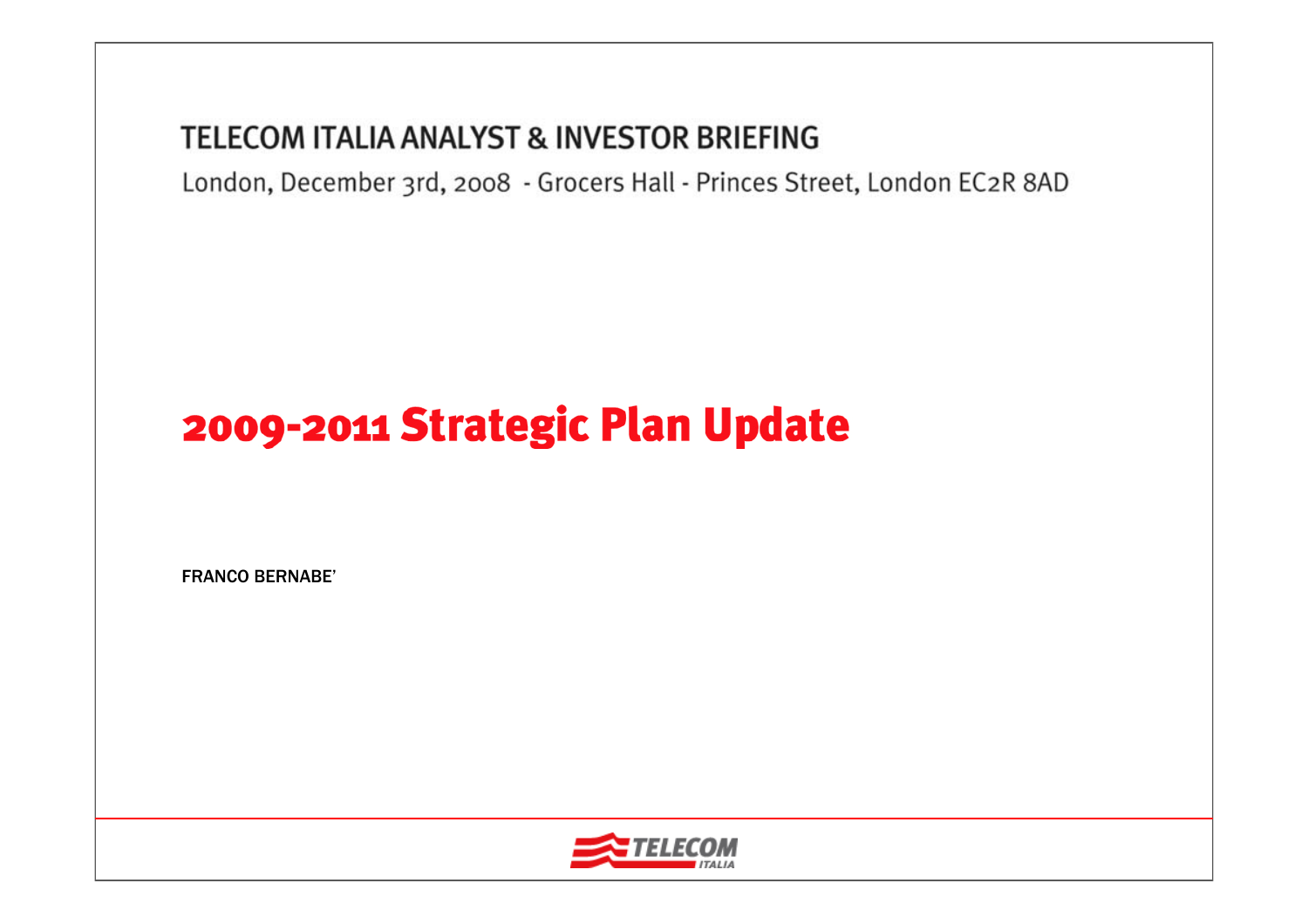### Safe Harbour

This presentation contains statements that constitute forward-looking statements within the meaning of the Private Securities Litigation Reform Act of 1995. These statements appear in a number of places in this presentation and include statements regarding the intent, belief or current expectations of the Company with respect to the customer base, estimates regarding future growth in the different business lines and the global business, market share, financial results and other aspects of the Company's activities and strategies.

Such forward looking statements are not guarantees of future performance and involve risks and uncertainties, and actual results may differ materially from those in the forward looking statements as a result of various factors.

Analysts and investors are cautioned not to place undue reliance on those forward looking statements, which speak only as of the date of this presentation. Telecom Italia Spa undertakes no obligation to release publicly the results of any revisions to these forward looking statements which may be made to reflect events and circumstances after the date of this presentation, including, without limitation, changes in Telecom Italia Spa business or acquisition strategy or to reflect the occurrence of unanticipated events. Analysts and investors are encouraged to consult the Company's Annual Report on Form 20-F as well as periodic filings made on Form 6-K, which are on file with the United States Securities and Exchange Commission , which set out certain factors that could cause actual results to be materially different from the forward-looking statements contained herein.

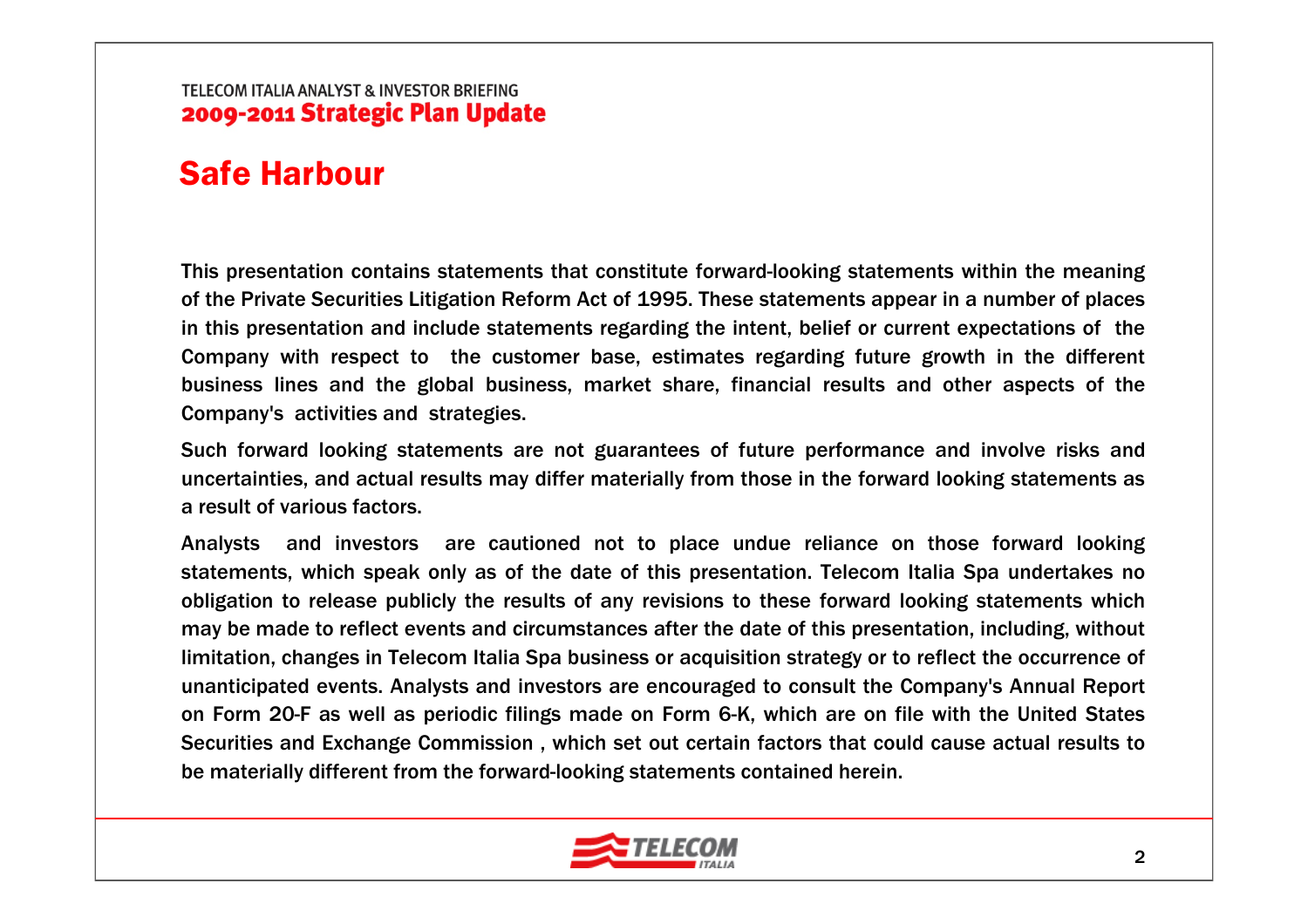# Agenda

- ▶ Key Messages
- ▶ Focus on Core Markets
	- ▶ Domestic Highlights
	- ▶ TIM Brasil Highlights
- **▶ Targets**

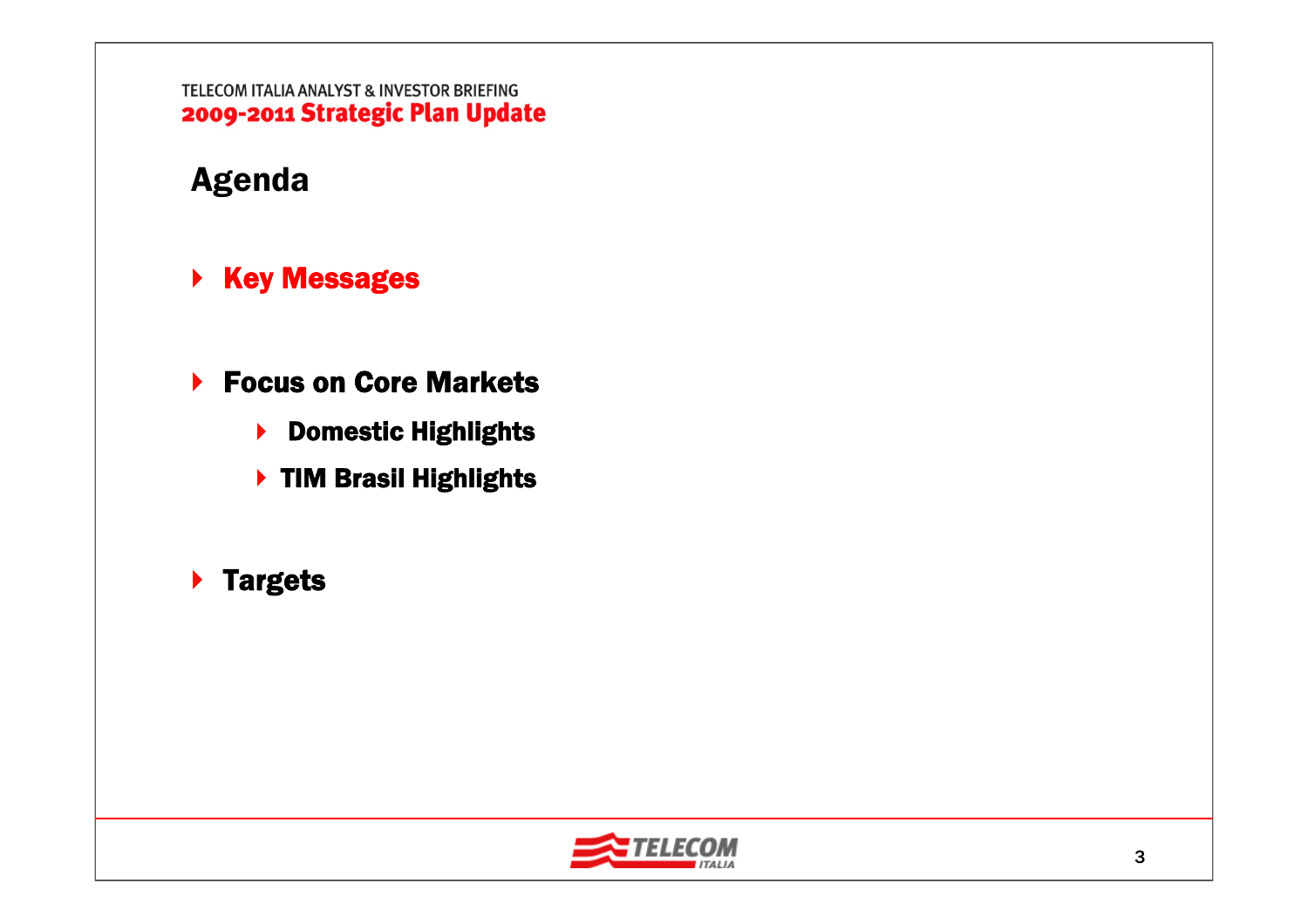# Key Objectives and Strategy's Levers



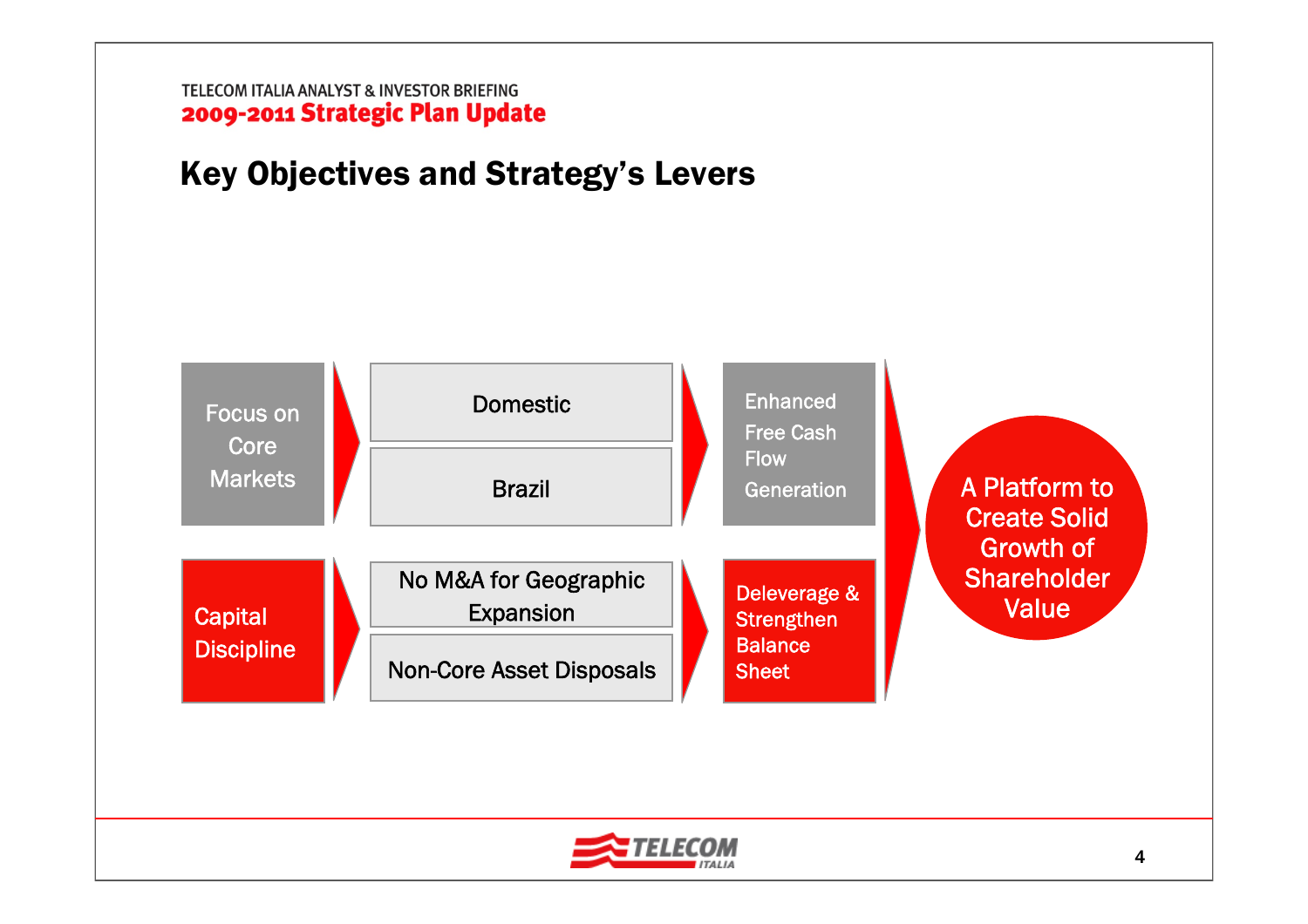# Key Objectives and Commitments – 2009-2011



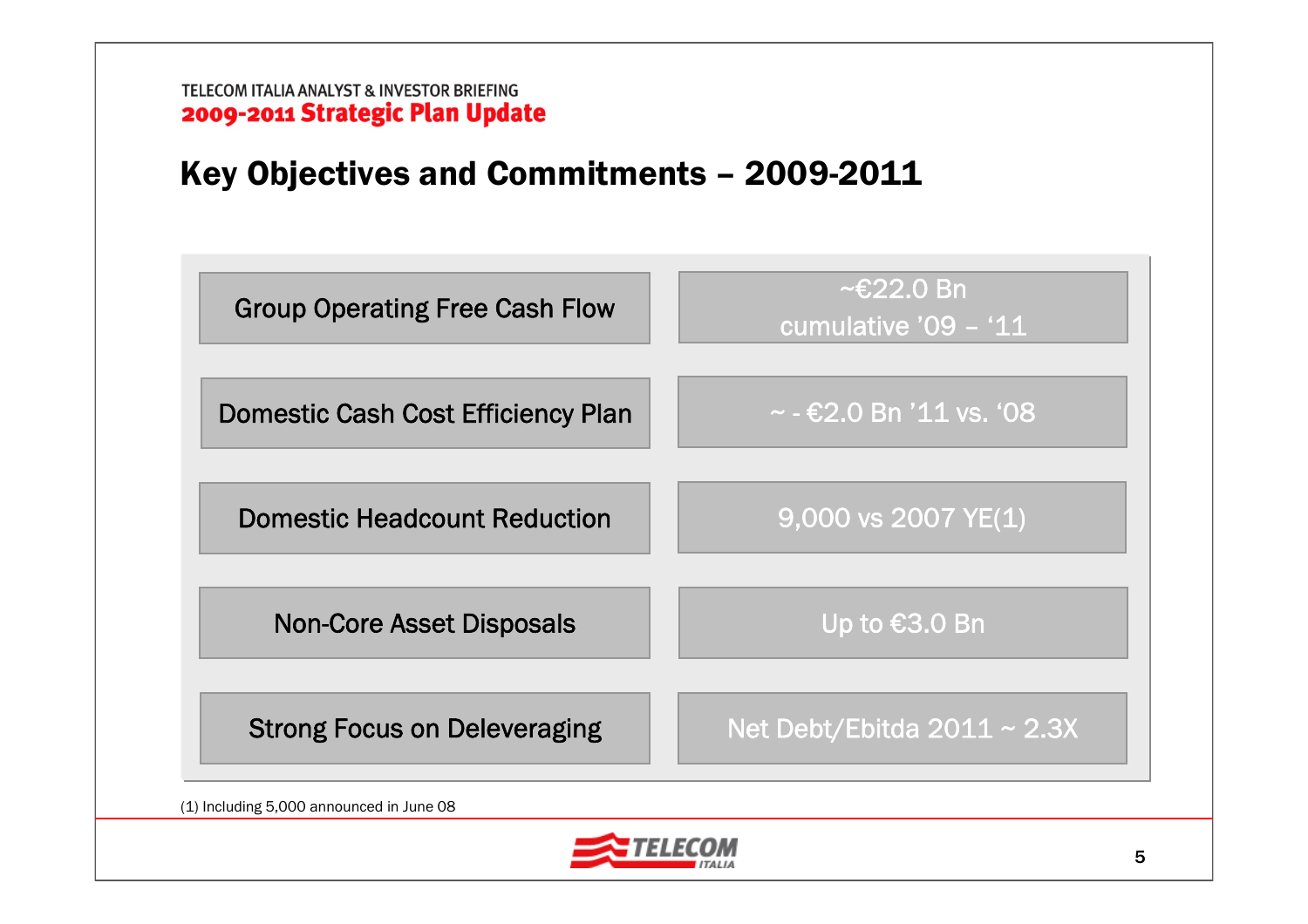Key Objectives and Strategy's Levers – Core Markets



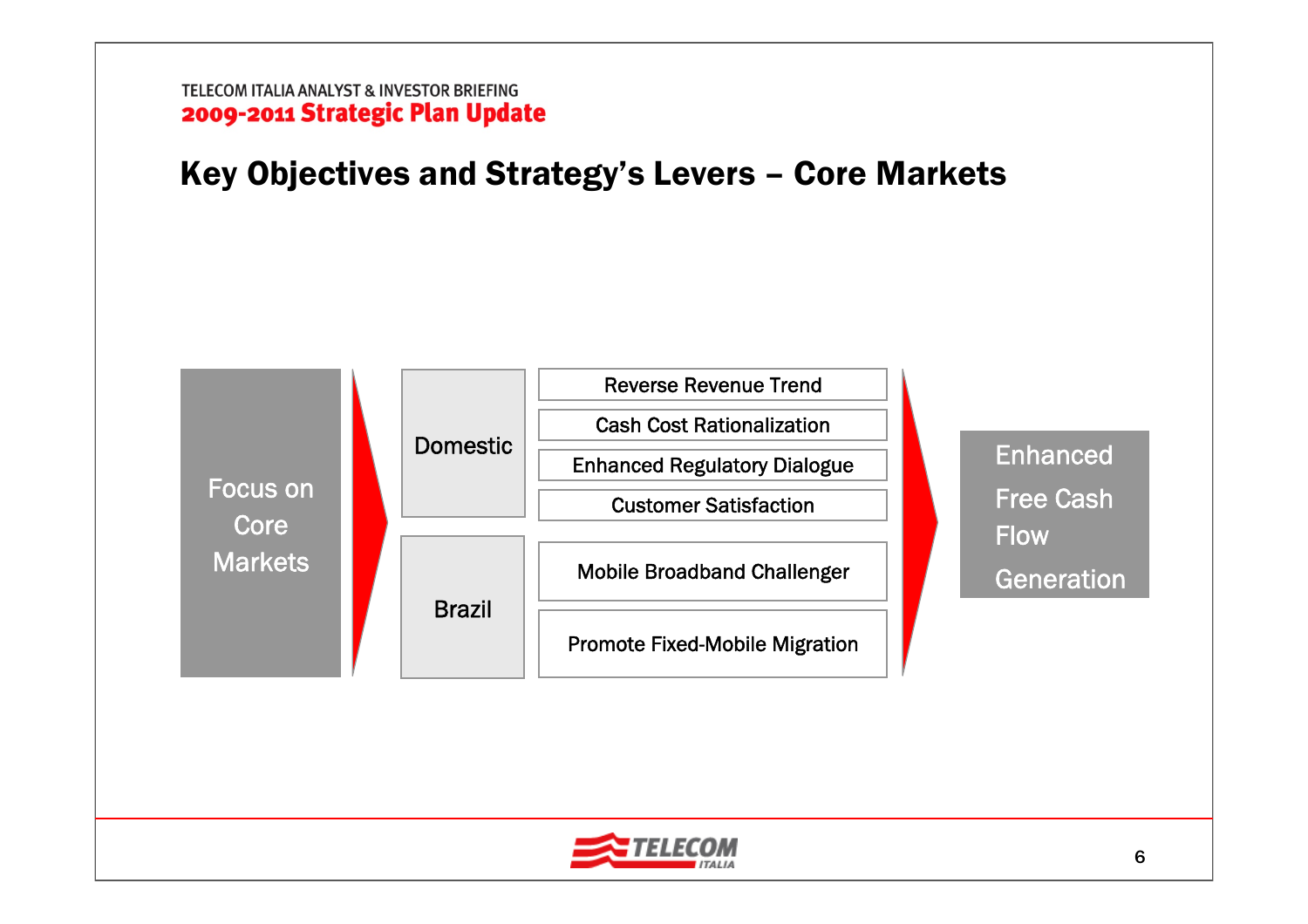# Operating Free Cash Flow is our priority

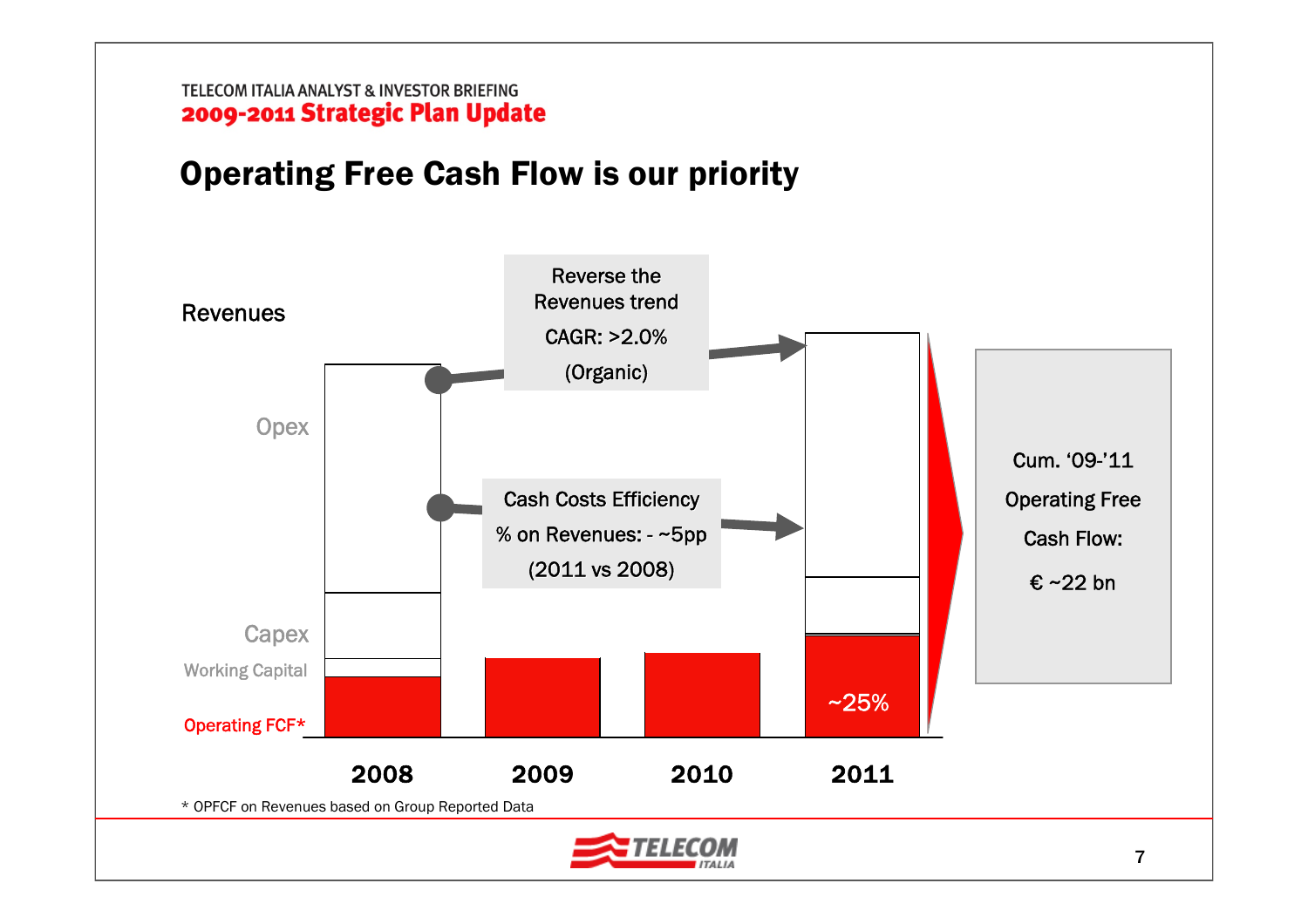# Reverse Revenue Trends

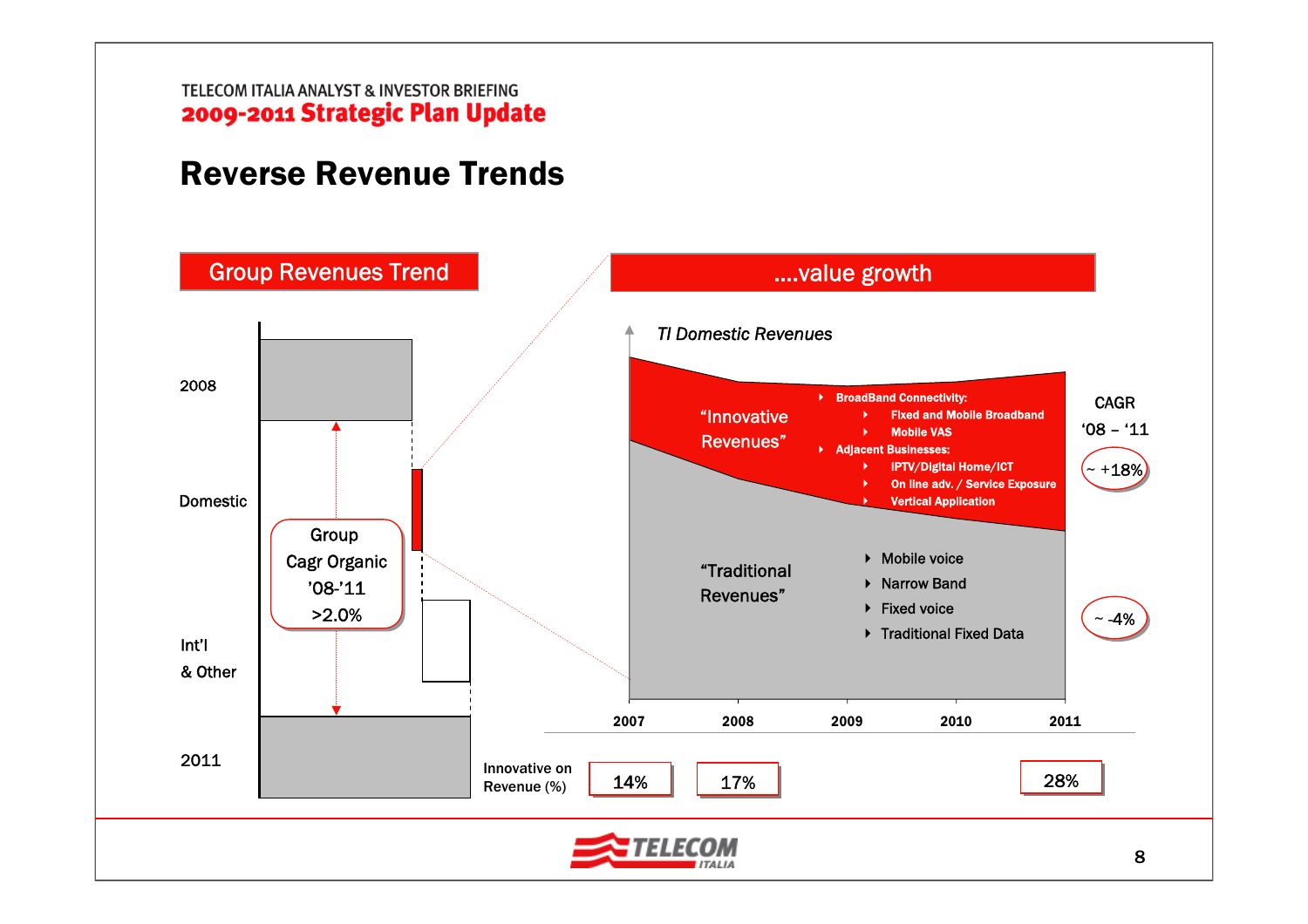# Domestic Cash Cost Efficiency Plan

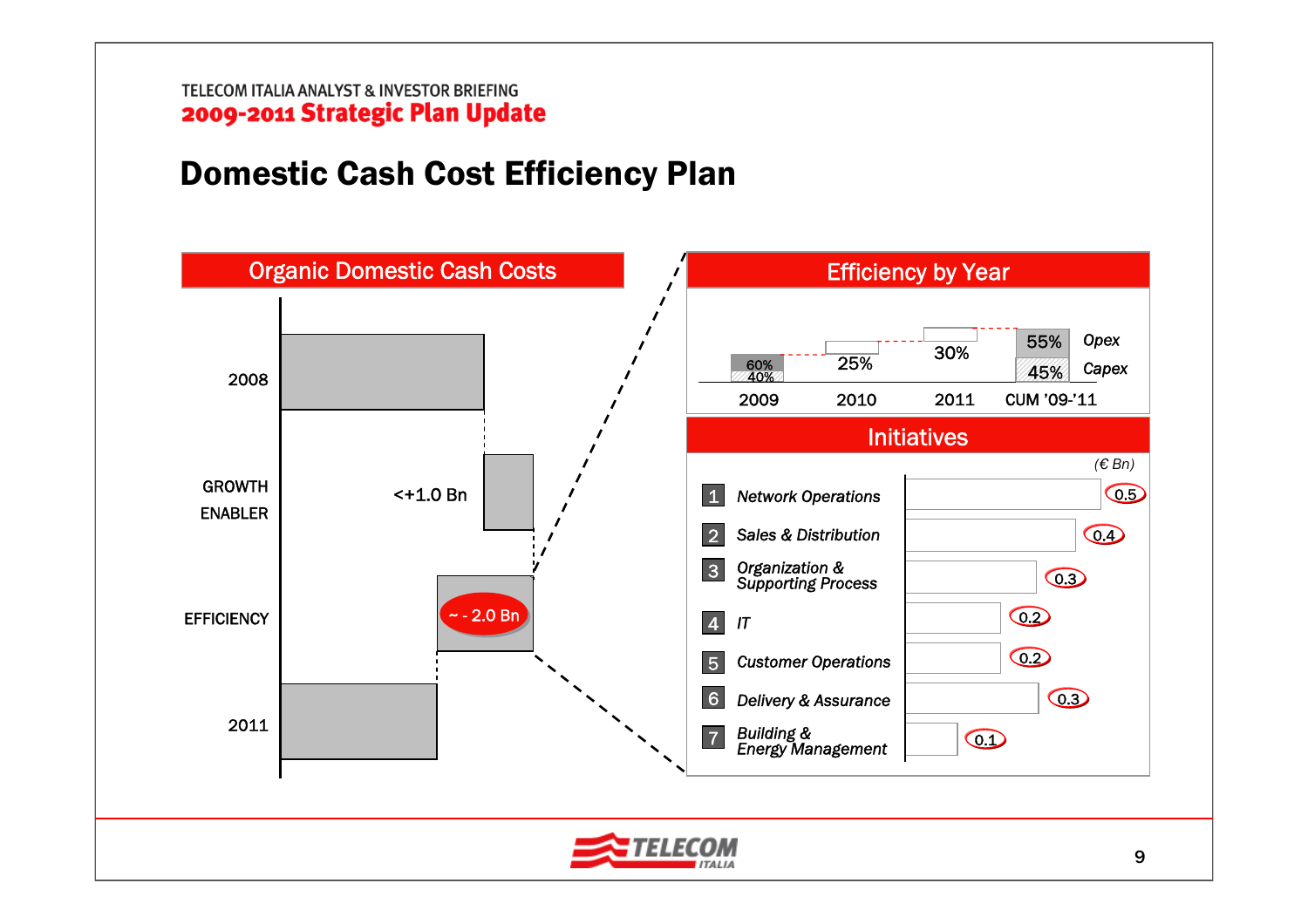# Domestic Headcount Reduction

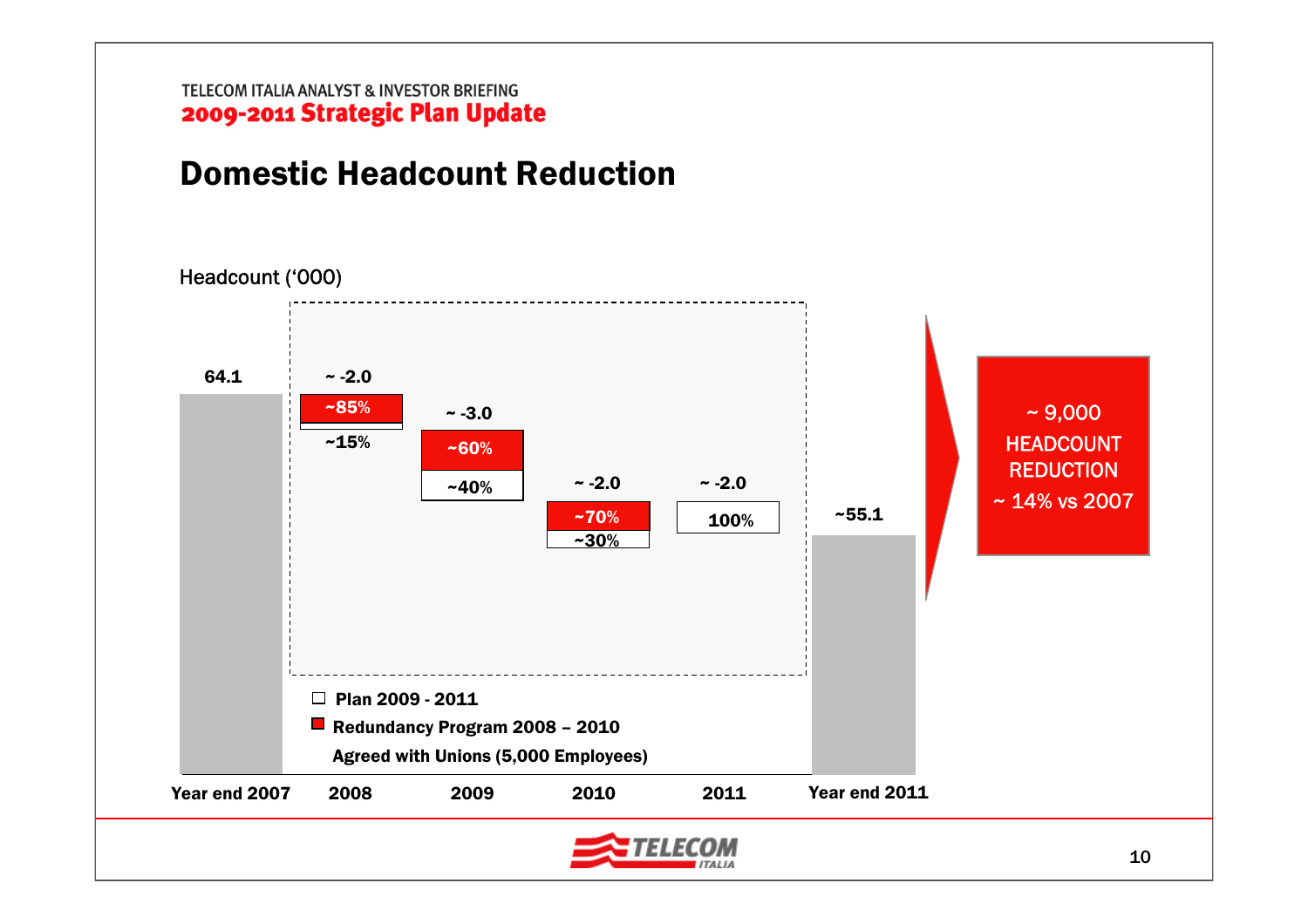# Enhanced Regulatory Dialogue

| <b>Strategic Objectives</b>                                                  | Achievements '08                                                                                                                                                                                                                                           | Key Targets '09-'11                                                                                                                                                                                                      |
|------------------------------------------------------------------------------|------------------------------------------------------------------------------------------------------------------------------------------------------------------------------------------------------------------------------------------------------------|--------------------------------------------------------------------------------------------------------------------------------------------------------------------------------------------------------------------------|
| <b>Protect existing access</b><br>infrastructure value                       | . TI undertakings draft proposal on key<br>access markets (Oct. 29th)<br>• 2009 LLU monthly rental fee increase:<br>reference Offer to AGCOM (Oct. 23th)<br>• 2009 PSTN monthly rental fee increase:<br>(+1,26 €/month) request to AGCOM (Oct.<br>$30th$ ) | . Reach monthly rental fee in line with EU<br>average (costing criteria, inflation<br>recovery)<br>• Preserve retail minus pricing on naked<br>bitstream differentiated by customer<br>typology (C/B)                    |
| Create a clear and stable<br>contest for new<br>infrastructure<br>deployment | . Bill for public funding to support BB<br>development (800 mln€ + 200 mln€ '07-<br>'13)<br>. Bill for simplification of authorization<br>process and sharing of public<br>infrastructures for NGN deployment                                              | . Avoid "significant" access obligations on<br>NGN deployment in competitive<br>geographic areas<br>. Introduce forward looking pricing criteria<br>to balance NGN investment incentivation<br>and allowing risk sharing |
| Obtain more market<br>simmetry conditions for<br>Ш                           | • "Glide path" for mobile and fixed<br>termination tariffs<br>. Improved capability to deal with the<br>requests for customers migration<br>. New data protection and privacy<br>regulation (ie: commercial databases)                                     | . Achieve symmetry with fixed OLO's<br>termination rates<br>. Review retail price replicability: Price tests<br>rules and obligations                                                                                    |

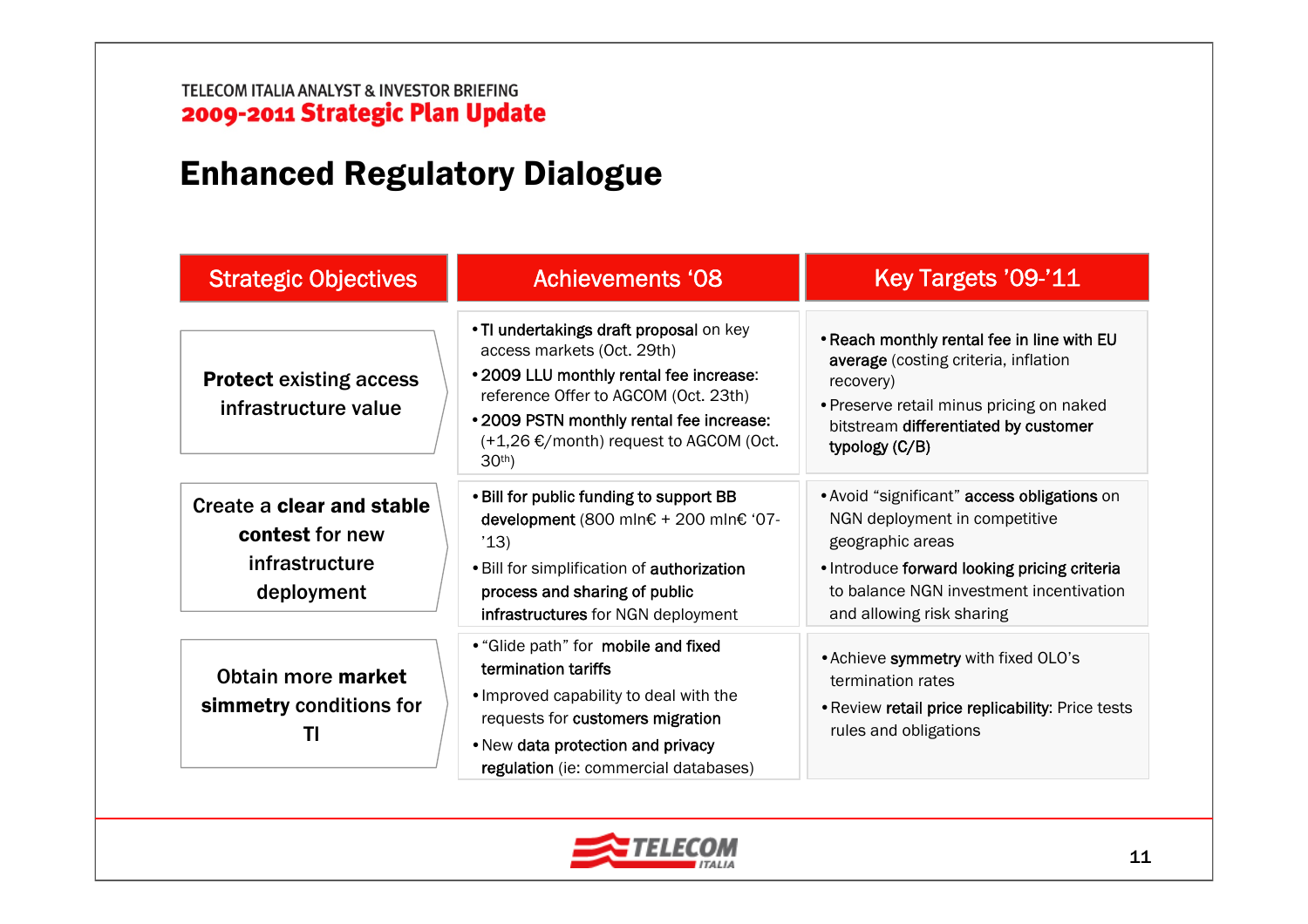# Non-Core Asset Disposals

### Review of Assets Portfolio

| Strategic Criteria                                                                          | <b>Financial Criteria</b>                                |
|---------------------------------------------------------------------------------------------|----------------------------------------------------------|
| ▶ Consolidation / growth opportunities<br>▶ Market attractiveness / Competitive<br>scenario | ▶ Prioritisation of usage of Telecom Italia<br>cash flow |

▶ Domestic and Brazil are core strategic markets

- Assets not meeting the above criteria will be considered for disposal
	- $\blacktriangleright$ European Broadband
	- $\blacktriangleright$ TI Sparkle
	- ь **Cuba**

Recently completed the sale of Alice France for an Enterprise Value of € 0.8 bn

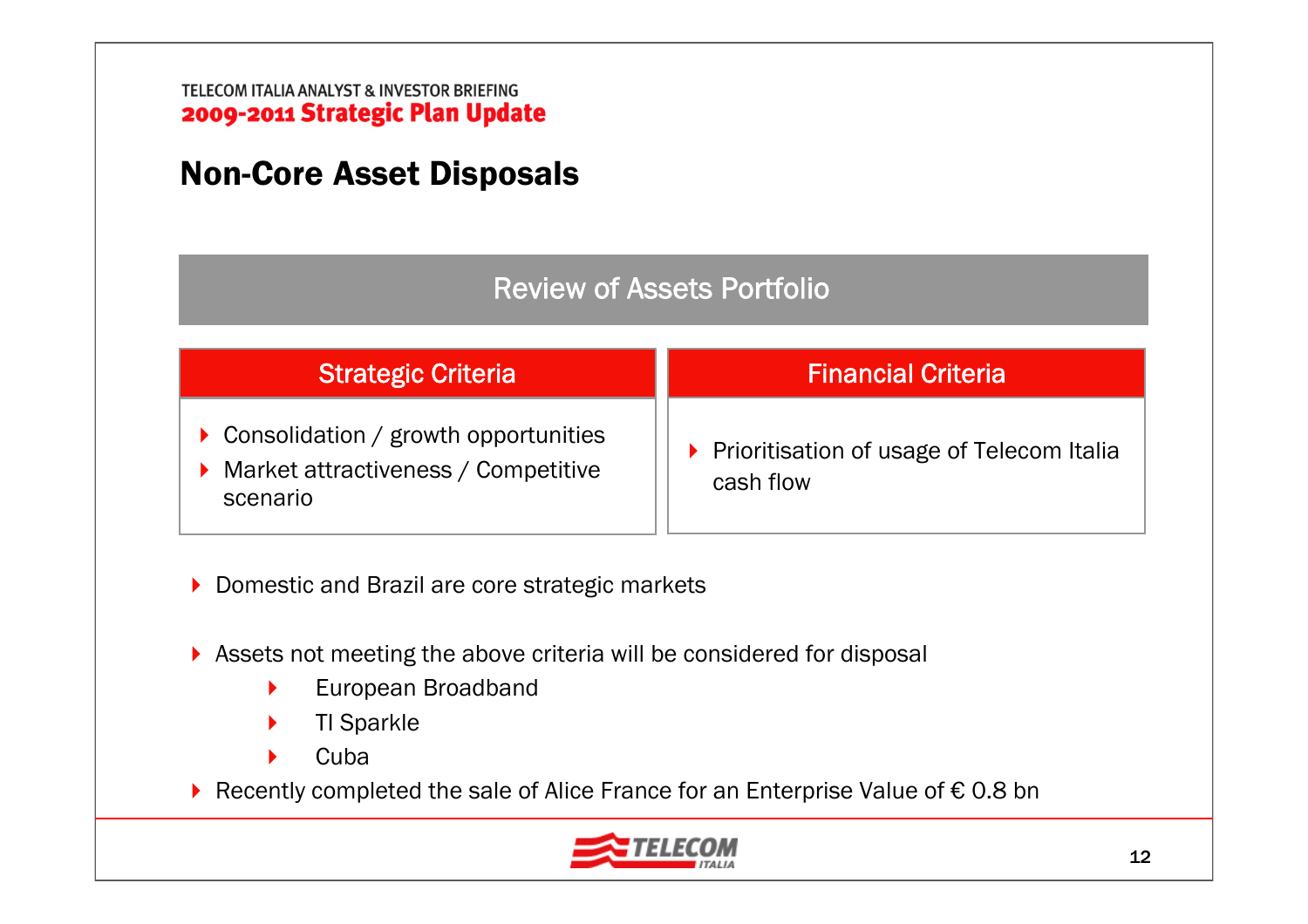# Agenda

- $\blacktriangleright$  Key Messages
- **▶ Focus on Core Markets** 
	- ▶ Domestic Highlights
	- ▶ TIM Brasil Highlights

### Targets

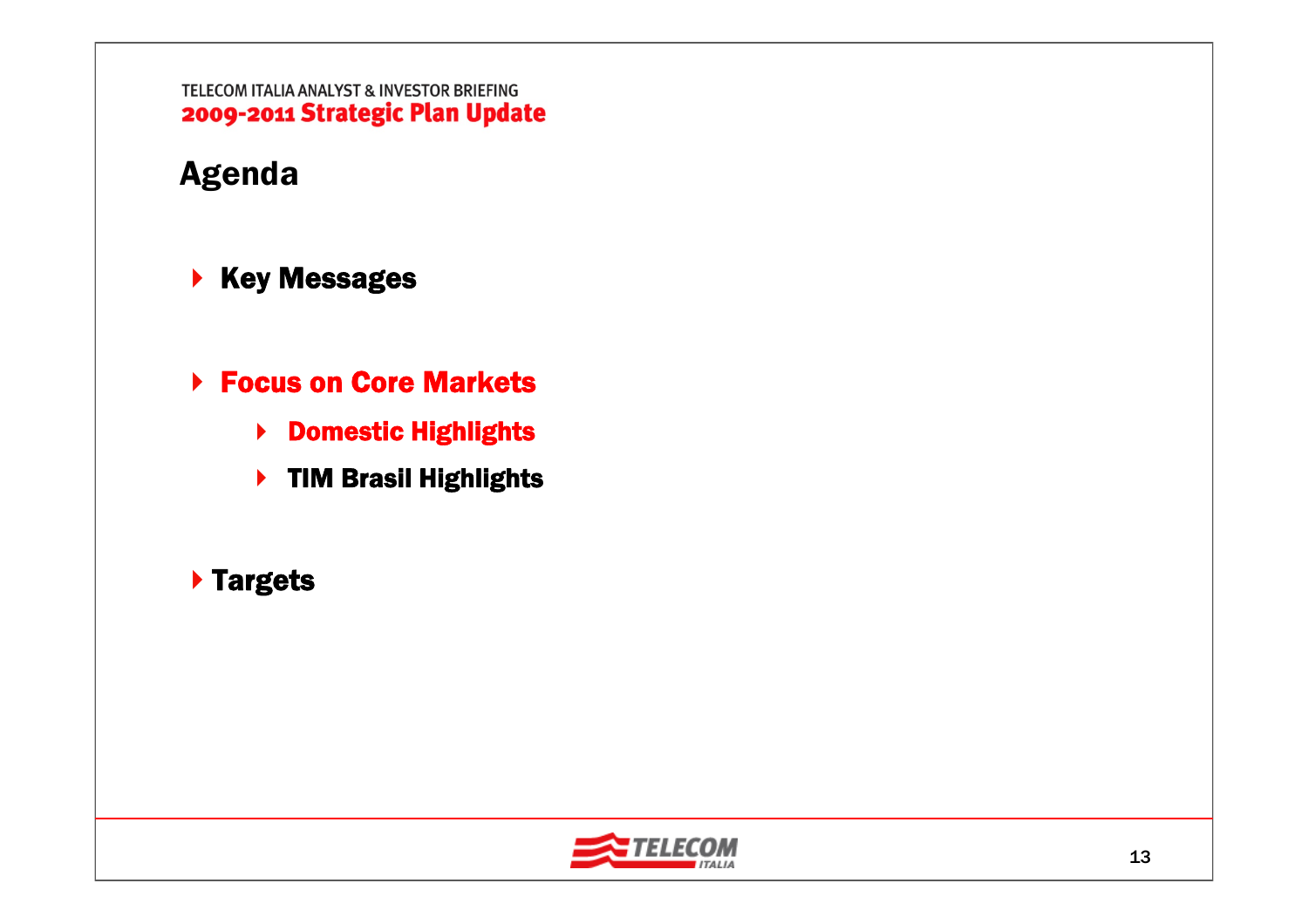# Domestic Highlights



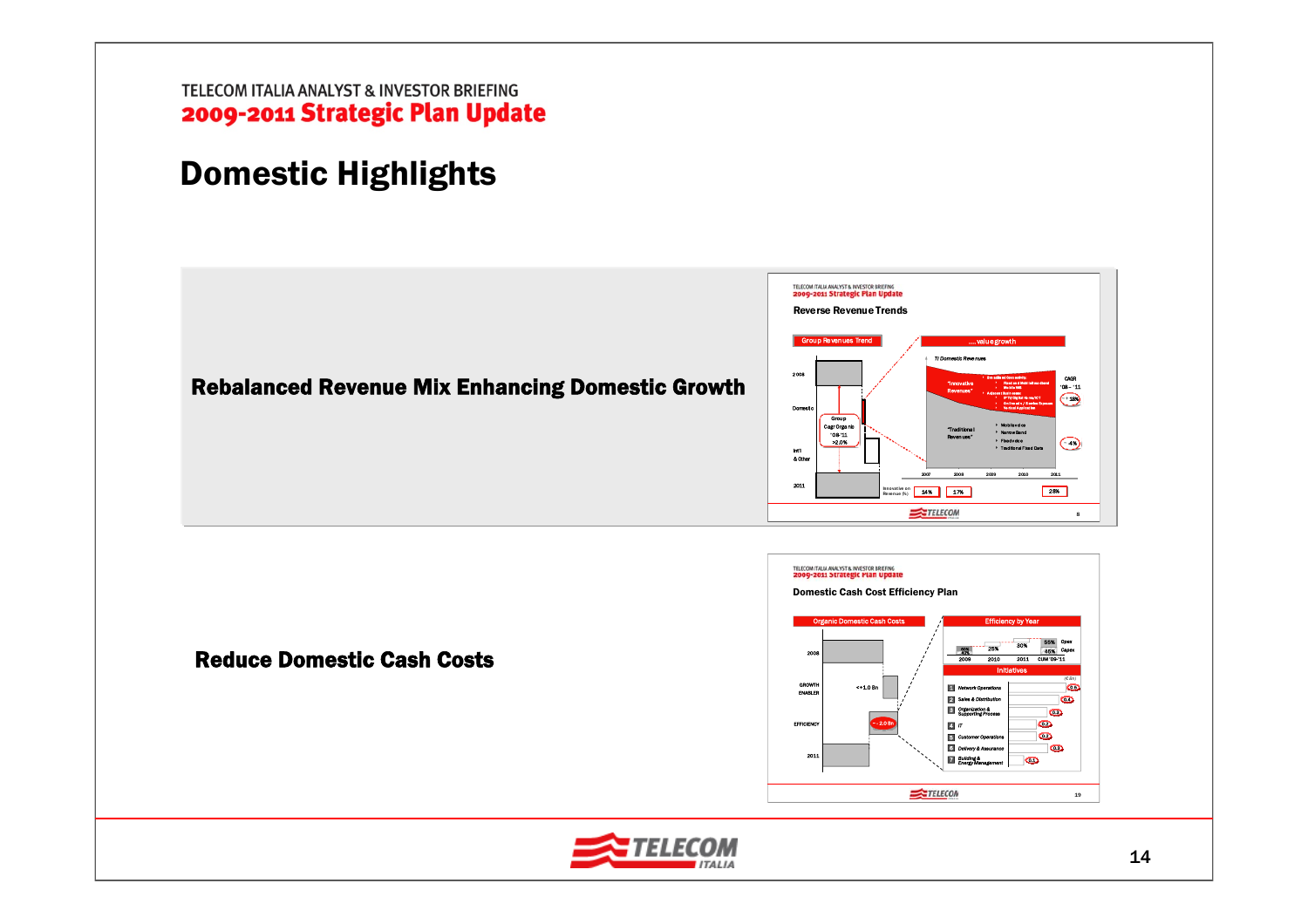# Customer Centric Approach



Breakdown of 2008 Domestic Retail Revenues

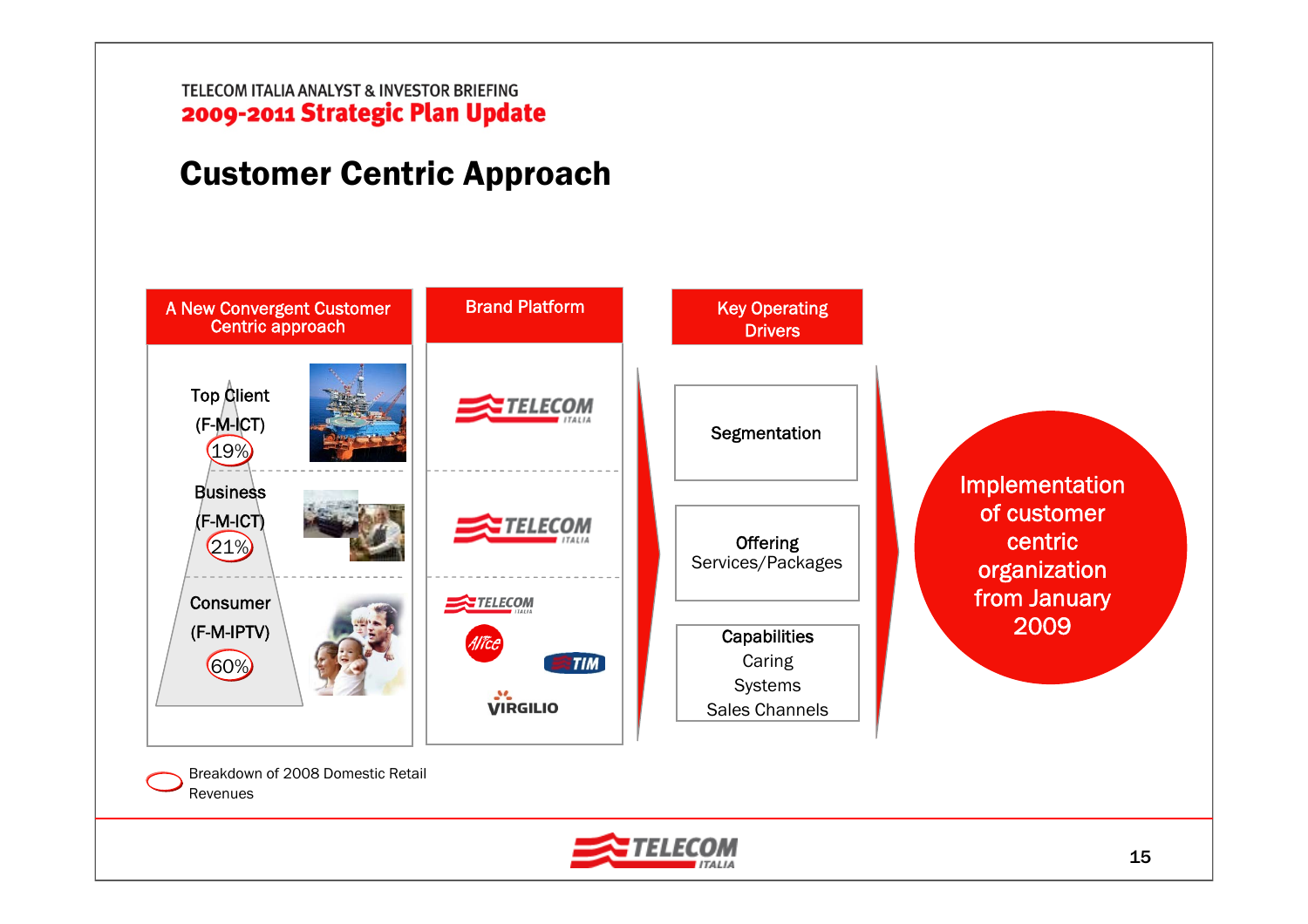# Reverse Revenue Trend on Domestic Market

| TI line losses per year<br>(MM)<br>2008E 2009<br>2011<br><b>Increase the Loyalty</b><br>Improve customer retention activities to reduce churn on<br>both PSTN/BB (QoS, caring)<br>of Our Customer<br>$-0.7$<br>$-1.5$<br><b>Migrate customers towards IP solutions</b><br><b>Base</b><br>~1.9<br>TI Fixed BB Access<br>$\left[8.2\right]$<br>(MM)<br>7.2<br>6.7<br>▶ Leverage on growing PC/ "Networked" Device penetration<br><b>Promote Fixed</b><br>Innovative offer for "low penetrated" consumers, SME and<br>2009<br>2011<br>2008E<br><b>Broadband</b><br>Fixed BB consumer ARPU (1)<br>microbusiness segments<br>(€/month)<br>12.<br>Penetration in Italy<br><b>ARPU</b><br>Increase "Premium" and Fiber customer base<br>08'<br>$+6.5%$<br>vs '07<br>2008E<br>2011<br>Interactive VAS Rev / Service Rev (2)<br>▶ Flat offerings managing Mobile BB Premium price<br>3<br><b>Foster the Growth of</b><br>21%<br>13%<br>"Pure" Mobile BB promotions in Digital Divide Areas<br><b>Mobile BB and</b><br>Strengthen interactive services development through<br><b>Interactive Services</b><br>offering enrichment<br>2008E<br>2011<br>Potential Convergent BB TI customers<br>Develop new innovative convergent offerings<br><b>Promote Strong</b><br>(mln households)<br>Seamless experience for premium consumer<br>0.6 | <b>Objectives</b>    | <b>Actions</b> | <b>KPIS</b> |
|--------------------------------------------------------------------------------------------------------------------------------------------------------------------------------------------------------------------------------------------------------------------------------------------------------------------------------------------------------------------------------------------------------------------------------------------------------------------------------------------------------------------------------------------------------------------------------------------------------------------------------------------------------------------------------------------------------------------------------------------------------------------------------------------------------------------------------------------------------------------------------------------------------------------------------------------------------------------------------------------------------------------------------------------------------------------------------------------------------------------------------------------------------------------------------------------------------------------------------------------------------------------------------------------------------------------------------|----------------------|----------------|-------------|
|                                                                                                                                                                                                                                                                                                                                                                                                                                                                                                                                                                                                                                                                                                                                                                                                                                                                                                                                                                                                                                                                                                                                                                                                                                                                                                                                |                      |                |             |
|                                                                                                                                                                                                                                                                                                                                                                                                                                                                                                                                                                                                                                                                                                                                                                                                                                                                                                                                                                                                                                                                                                                                                                                                                                                                                                                                |                      |                | (16.3)      |
|                                                                                                                                                                                                                                                                                                                                                                                                                                                                                                                                                                                                                                                                                                                                                                                                                                                                                                                                                                                                                                                                                                                                                                                                                                                                                                                                |                      |                |             |
| 08-11 CAGR<br>customers<br>Demand<br>$~54\%$<br>▶ Bundle for business customers (cross selling)<br>2008E<br>2011<br>Includes Entry Level customers (avg ARPU 5.4€/month). Voice IPTV & Content excluded<br>Mobile Advertising Revenues included, messaging excluded<br>(1)<br>(2)                                                                                                                                                                                                                                                                                                                                                                                                                                                                                                                                                                                                                                                                                                                                                                                                                                                                                                                                                                                                                                              | <b>Convergent BB</b> |                |             |

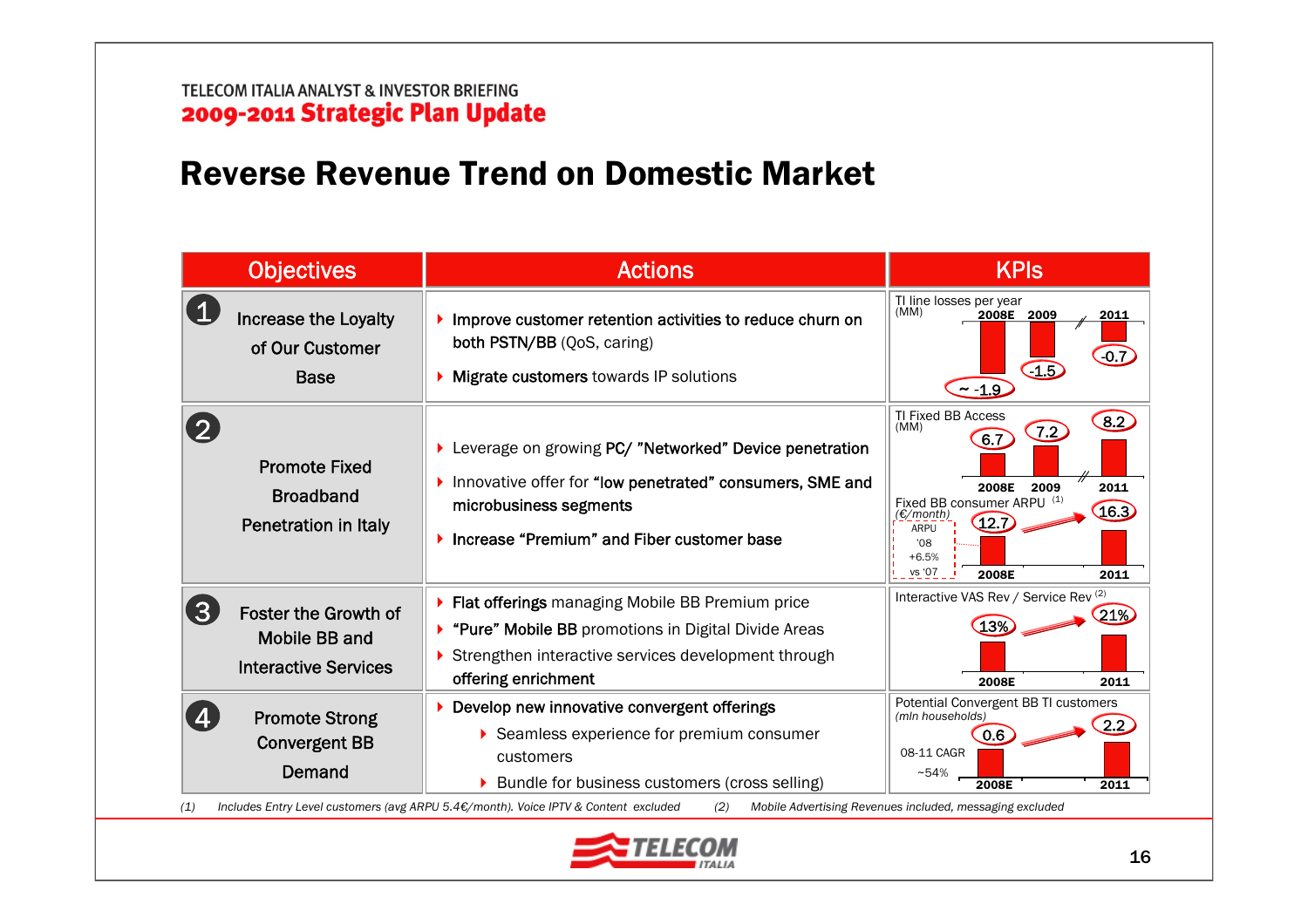# Rebalanced Revenue Mix Enhancing Domestic Growth

| <b>Objectives</b>                                                                                                                                 | <b>Actions</b>                                                                                                                                                                                                                                                                               | <b>KPIs</b>                                                                                                                                    |
|---------------------------------------------------------------------------------------------------------------------------------------------------|----------------------------------------------------------------------------------------------------------------------------------------------------------------------------------------------------------------------------------------------------------------------------------------------|------------------------------------------------------------------------------------------------------------------------------------------------|
| 5 <sub>5</sub><br><b>Maintain</b><br>Leadership on Value<br>in Mobile                                                                             | Continuous evolution of segmented approach on<br>consumer segment<br>Strengthen positioning on business consumers through<br>integrated convergent solutions<br>▶ Personal communication services enrichment<br>Instant messaging, web services, interoperability<br>and multi-device access | <b>TIM ARPU</b><br>ARPU Oct'08<br>(E/month)<br>month $>21$<br>20.1<br>$\blacksquare$ VAS<br>7,2<br>5,1<br>Voice<br>14.8<br>15<br>2011<br>2008E |
| $\mathbf{6}$<br><b>Promote IPTV</b><br>Penetration                                                                                                | Enhance customer experience<br>Offering enhancement and segmentation<br>Overall platform potential exploitation                                                                                                                                                                              | <b>TI IPTV Customers</b><br>1.5<br>(MM)<br>0.3<br>2008E<br>2011                                                                                |
| $\overline{7}$<br>Strengthen<br>Positioning with<br><b>Business Clients</b>                                                                       | Partnership with leading system integrators<br>Strong growth of value added infrastructure services<br>New off-the-shelf offering for SME<br>Selective acquisitions                                                                                                                          | <b>ICT Revenues</b><br>$(E \, Bn)$<br>0.7<br>$\blacksquare$ Sales<br>Serv.<br>2008E<br>2011                                                    |
| $\bf 8$<br>Develop and<br><b>Monetize Tl's Online</b><br><b>Multiplatform Audience</b><br>(1) Includes web services and intercompany ads revenues | Local advertising offer development<br>Development of a multi-channel integrated Adv Platform<br>Innovative network profiling and behavioral targeting<br>solutions development                                                                                                              | Online Advertising Revenues (1)<br>(E MM)<br>~250<br>2008E<br>2011                                                                             |

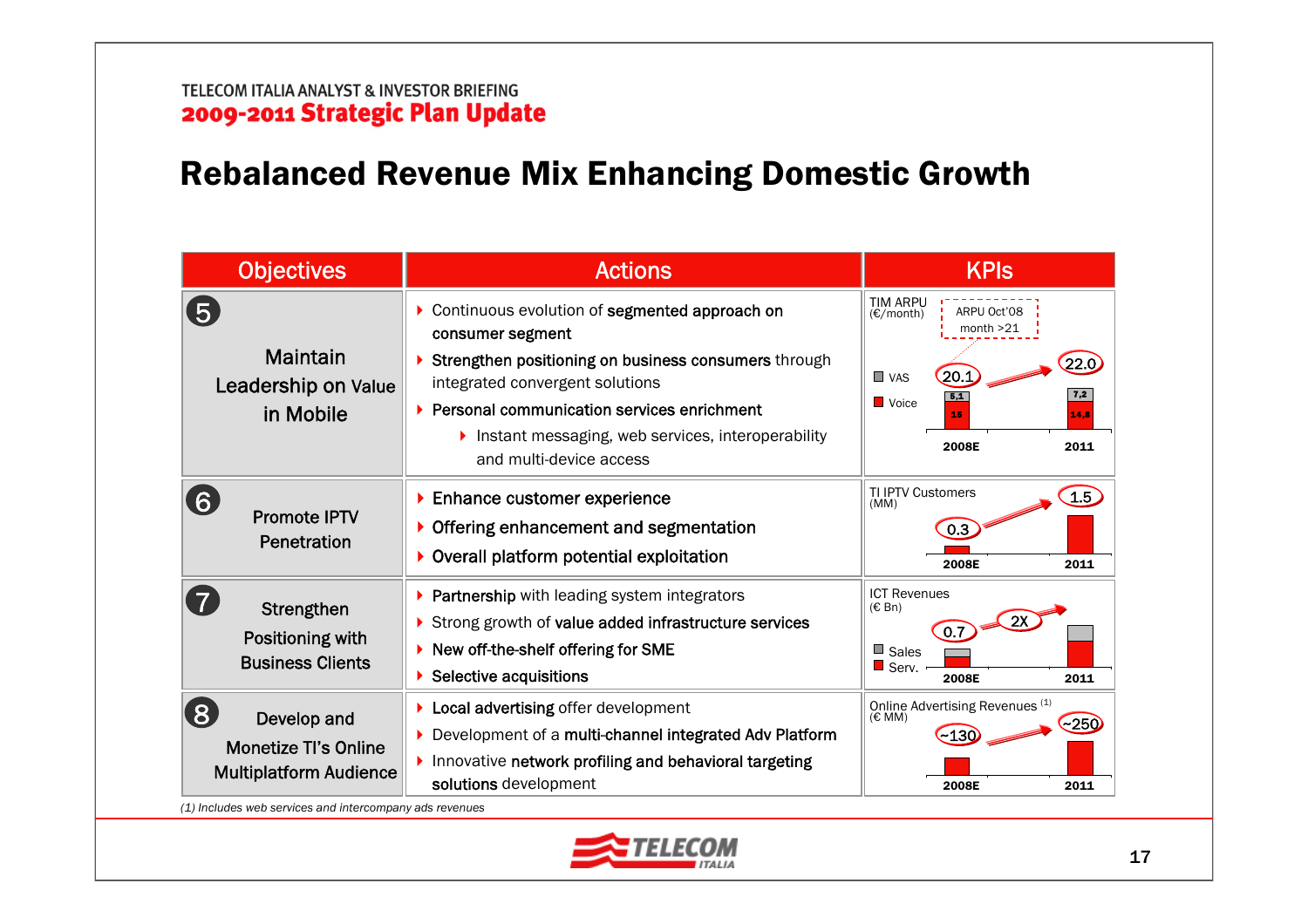# Domestic Highlights

### Rebalanced Revenue Mix Enhancing Domestic Growth





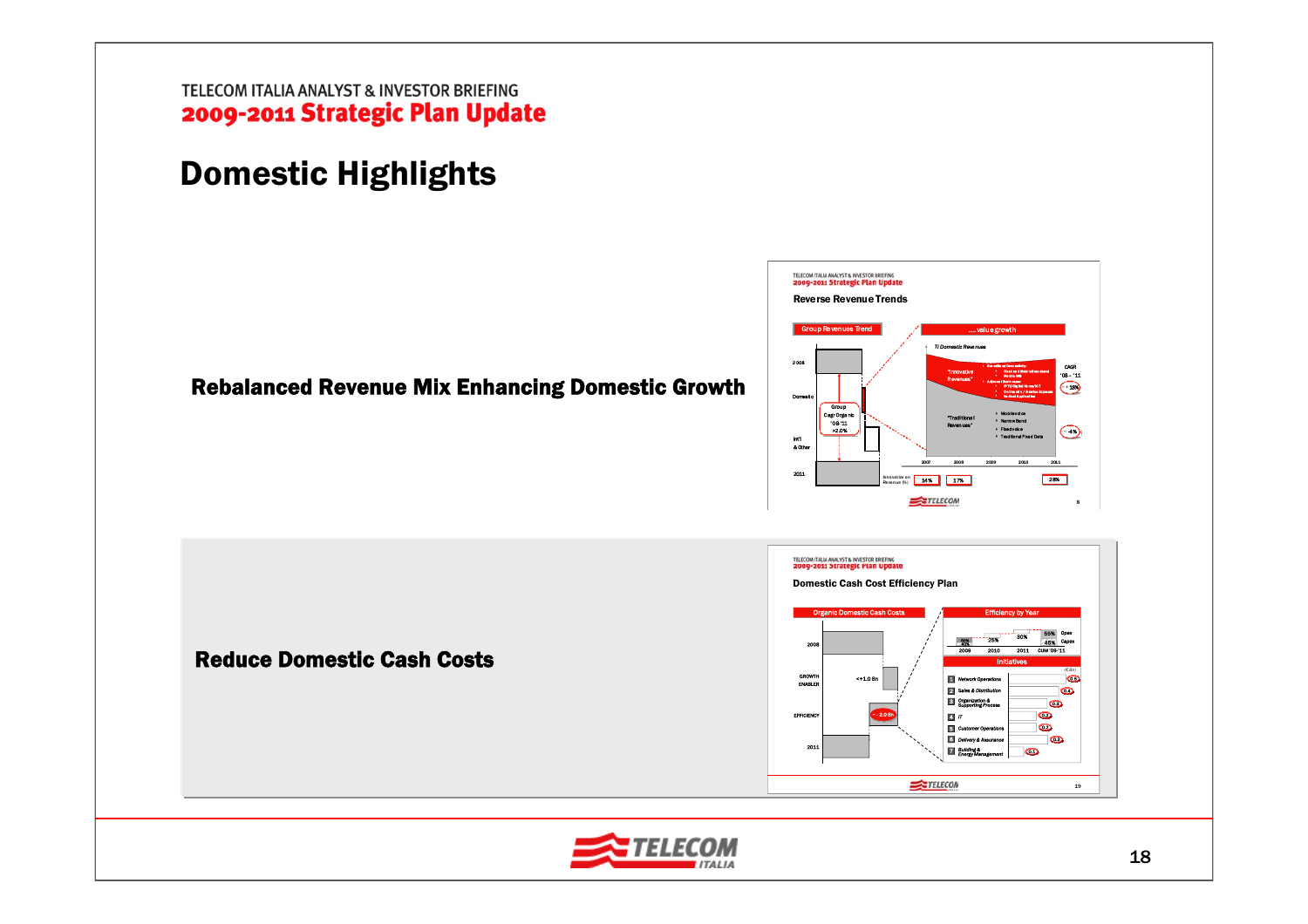# Domestic Cash Cost Efficiency Plan

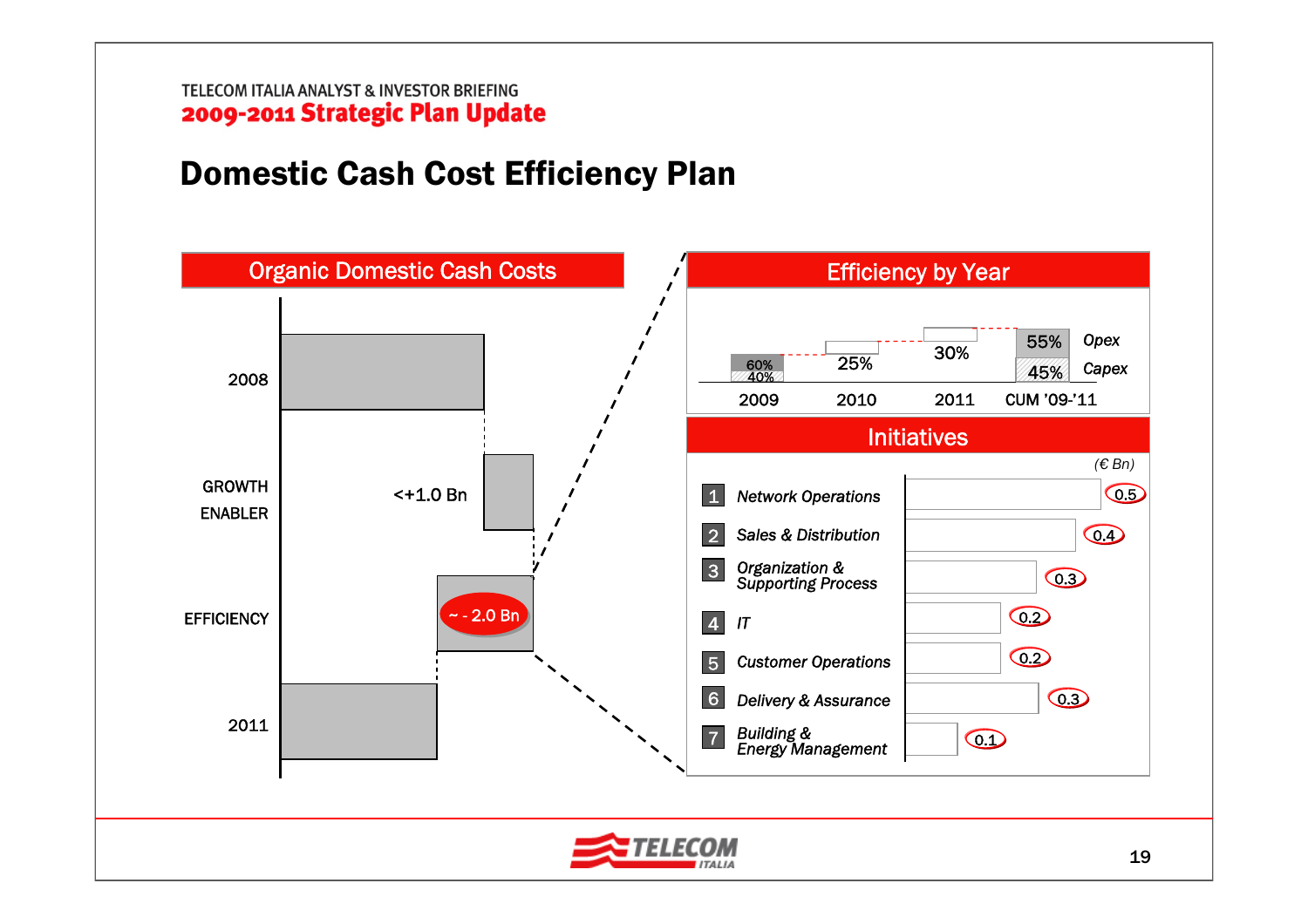# 1 Network Operations

| <b>Objectives</b>                                                                                                                                       | <b>Actions</b>                                                                                                                                                                                                                                                                                                                | <b>KPIS</b>                                                                                                  |
|---------------------------------------------------------------------------------------------------------------------------------------------------------|-------------------------------------------------------------------------------------------------------------------------------------------------------------------------------------------------------------------------------------------------------------------------------------------------------------------------------|--------------------------------------------------------------------------------------------------------------|
| Reduce non-core<br>infrastructure costs<br>through<br>co-operation with other<br>players<br><b>Exploit potential of</b><br>outsourcing<br>opportunities | IM - Vodafone site sharing program full deployment:<br>▶ macro-sites for old-SRB migration<br>$\blacktriangleright$ new sites deployment<br>▶ TI Fiber Backhauling Sharing<br>Evaluation of potential extension towards Network<br><b>Sharing</b> (single/multiple PLMN) also with other MNOs<br><b>Contract Optimization</b> | TI Sites Shared in '11 (%)<br>23%<br>'08-'11 Savings (€ Bn)<br>$-0.5$<br>'08-'11 FTE Reduction $(\#)$<br>100 |

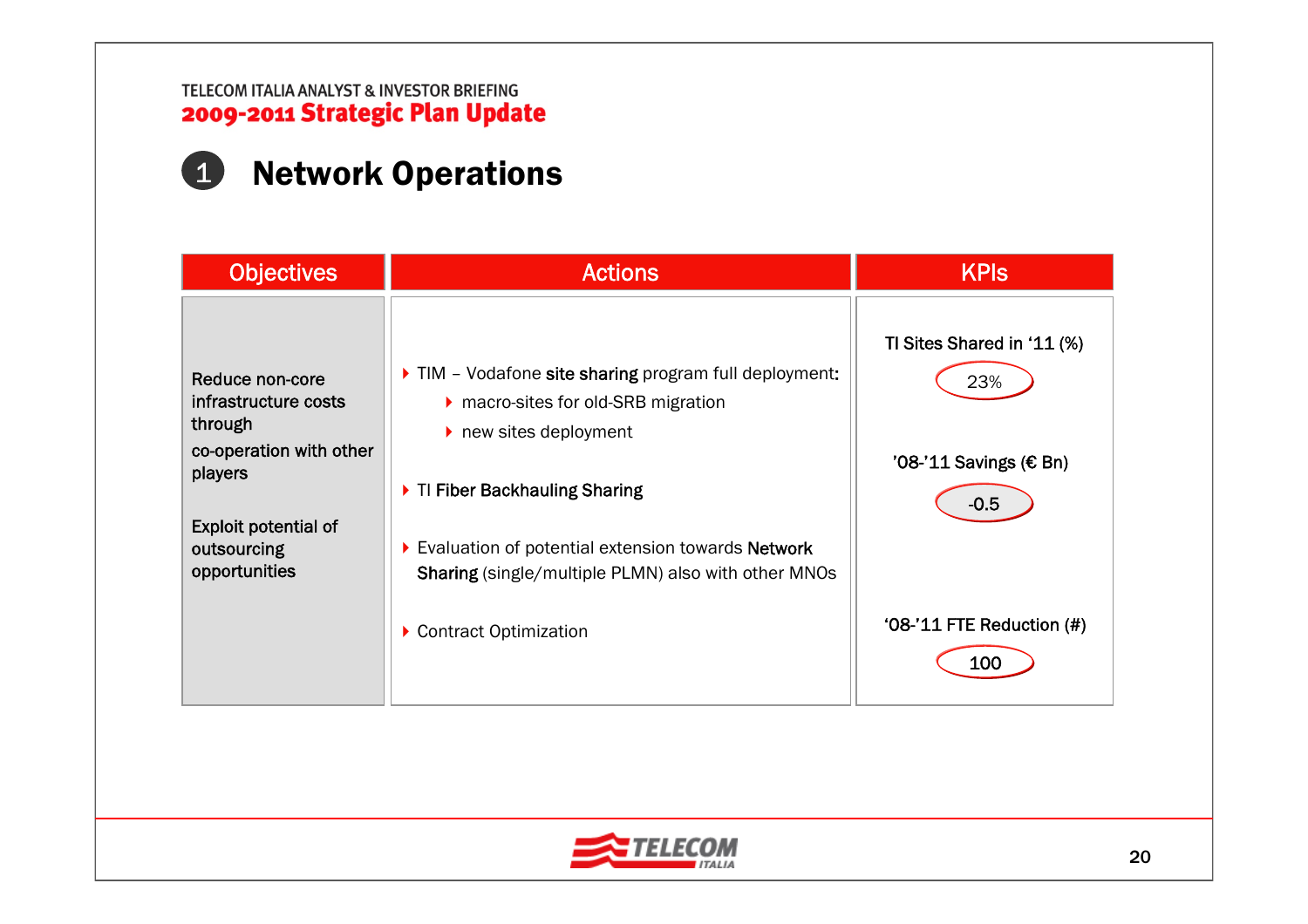# 2 Sales and Distribution: Consumer and Business

| <b>Objectives</b>                                                           | <b>Actions</b>                                         | <b>KPIS</b>                                 |
|-----------------------------------------------------------------------------|--------------------------------------------------------|---------------------------------------------|
| <b>New integrated F-M</b><br>go-to market based<br>on geographical<br>focus | ▶ Lean Customer centric organization                   | '08-'11 Consumer Partner<br>Rationalization |
|                                                                             | ▶ New "geographical" Go to Market                      |                                             |
| Rationalize push and<br>low-end productivity<br>channels                    |                                                        | '08-'11 Opex Savings*<br>(E Bn)             |
|                                                                             |                                                        | $-0.4$                                      |
|                                                                             |                                                        | '08-'11 FTE Reduction ** $(\#)$             |
| New approach on<br>state of the art                                         | F-M Integration: sales channels and offering portfolio | 500                                         |
| processes and                                                               | ▶ Lean Customer Centric organization                   |                                             |
| integrated F-M                                                              | ▶ New Go To Market Model ("local focus")               |                                             |
| offering                                                                    | <b>Rationalization of Business Partners</b>            |                                             |
|                                                                             | Increase of exclusive channels                         | '08-'11 Business Partner                    |
| Rationalization of<br><b>Business Partners</b>                              |                                                        | Rationalization                             |

*\*Including labour cost saving from efficiency program \*\* FTE related to efficiency Program*

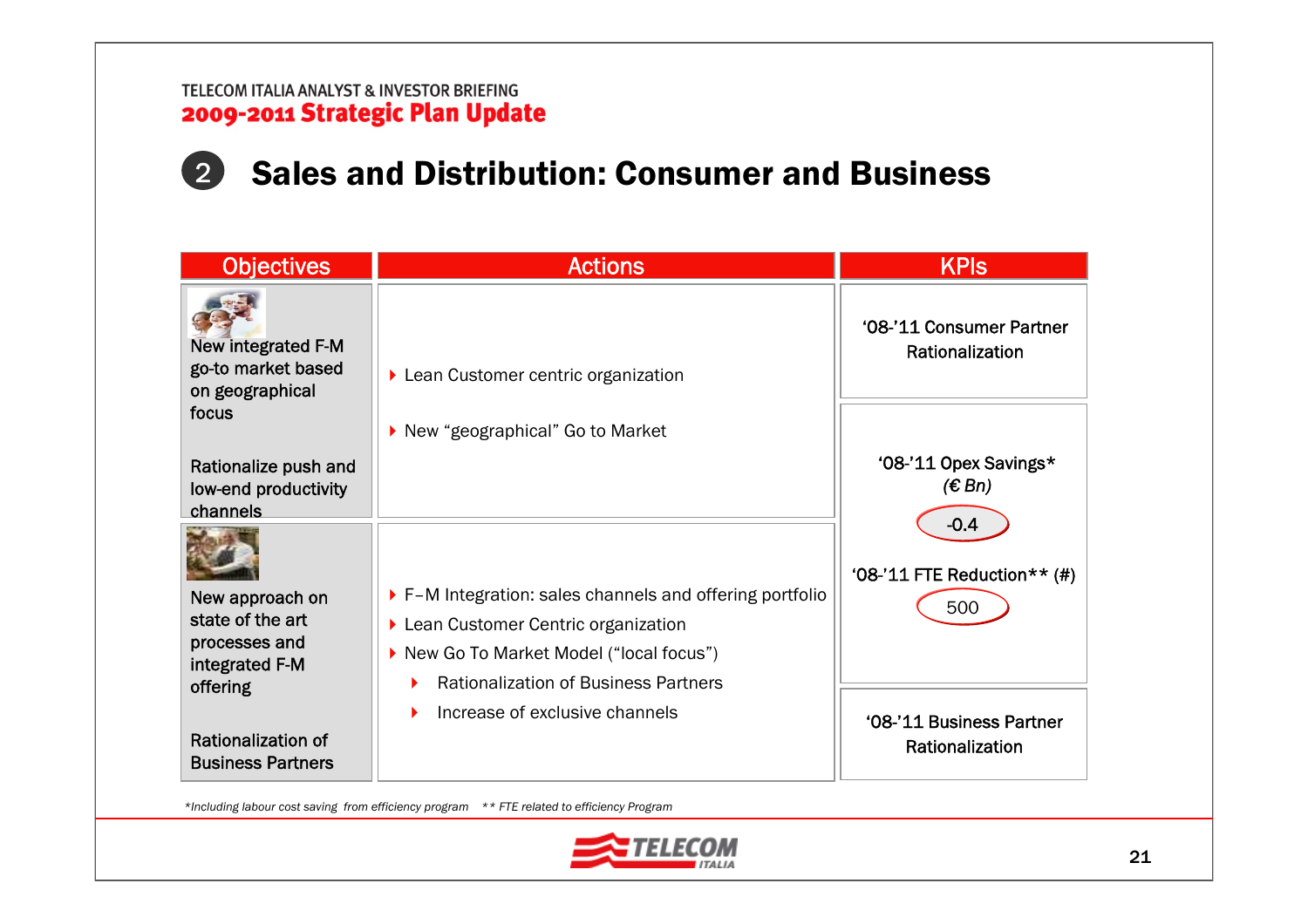# Organization Simplification and Rightsizing 3

| <b>Objectives</b>                        | <b>Actions</b>                                                                               | <b>KPIS</b>                                        |
|------------------------------------------|----------------------------------------------------------------------------------------------|----------------------------------------------------|
| Organization<br><b>Rightsizing</b>       | ▶ Organization Rightsizing                                                                   | Managerial roles reduction<br>(vs. 2007)<br>$-50%$ |
|                                          | Staff functions restructuring through:                                                       |                                                    |
|                                          | Shared services" activities centralization and<br>rationalization                            | '08-'11 Opex Savings ( $\epsilon$ Bn)              |
| ▶ Align Staff functions                  | Streamlining of "address and control" activities                                             | $-0.3$                                             |
| to Best Practice of<br>mature industries | $\triangleright$ G&A costs strong reduction<br>▶ Review of HR variable compensation policies | '08-'11 FTE Reduction $*(\#)$<br>700               |
|                                          |                                                                                              |                                                    |

*\* FTE related to efficiency Program*

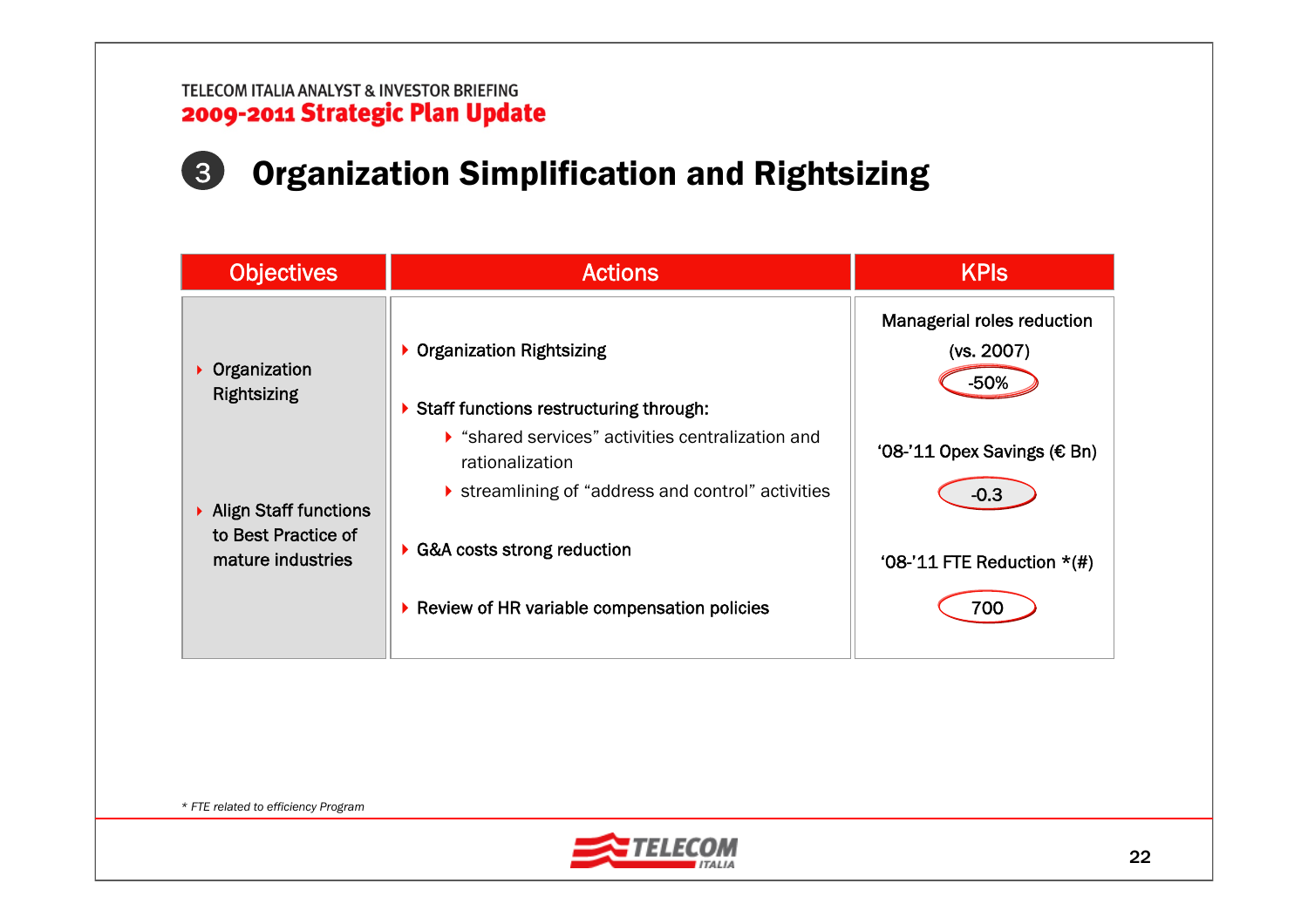# 4 Information Technology

| <b>Objectives</b>                                                        | <b>Actions</b>                                                                                                                | <b>Targets</b>                           |
|--------------------------------------------------------------------------|-------------------------------------------------------------------------------------------------------------------------------|------------------------------------------|
| Align share of IT cash                                                   | Implement One Single Integrated Software Factory                                                                              | '08-'11 Cash Cost Savings<br>$(E \, Bn)$ |
| costs on industry Best<br><b>Practice</b>                                | Rationalization of Application Platform based on:                                                                             | $-0.2$                                   |
|                                                                          | ▶ Customer centric E2E process re-engineering                                                                                 | $'08-'11$                                |
|                                                                          | Decommissioning of services with marginal<br>▶<br>revenues and/or profitability                                               | FTE Reduction (#)<br>$-100$              |
| Simplify platforms to<br>improve flexibility and<br>increase reliability | ▶ New sourcing model (i.e.: off-shoring) leading to<br>cost efficiency, flexibility and focus on internal core<br>competences | '08-'11 Data Center Ratios<br>3:1        |
|                                                                          | ▶ Virtualization of IT infrastructure (Next Generation<br>Data Centers and Next Generation Work Place)                        | '08-'11 Server Ratio<br>6:1              |

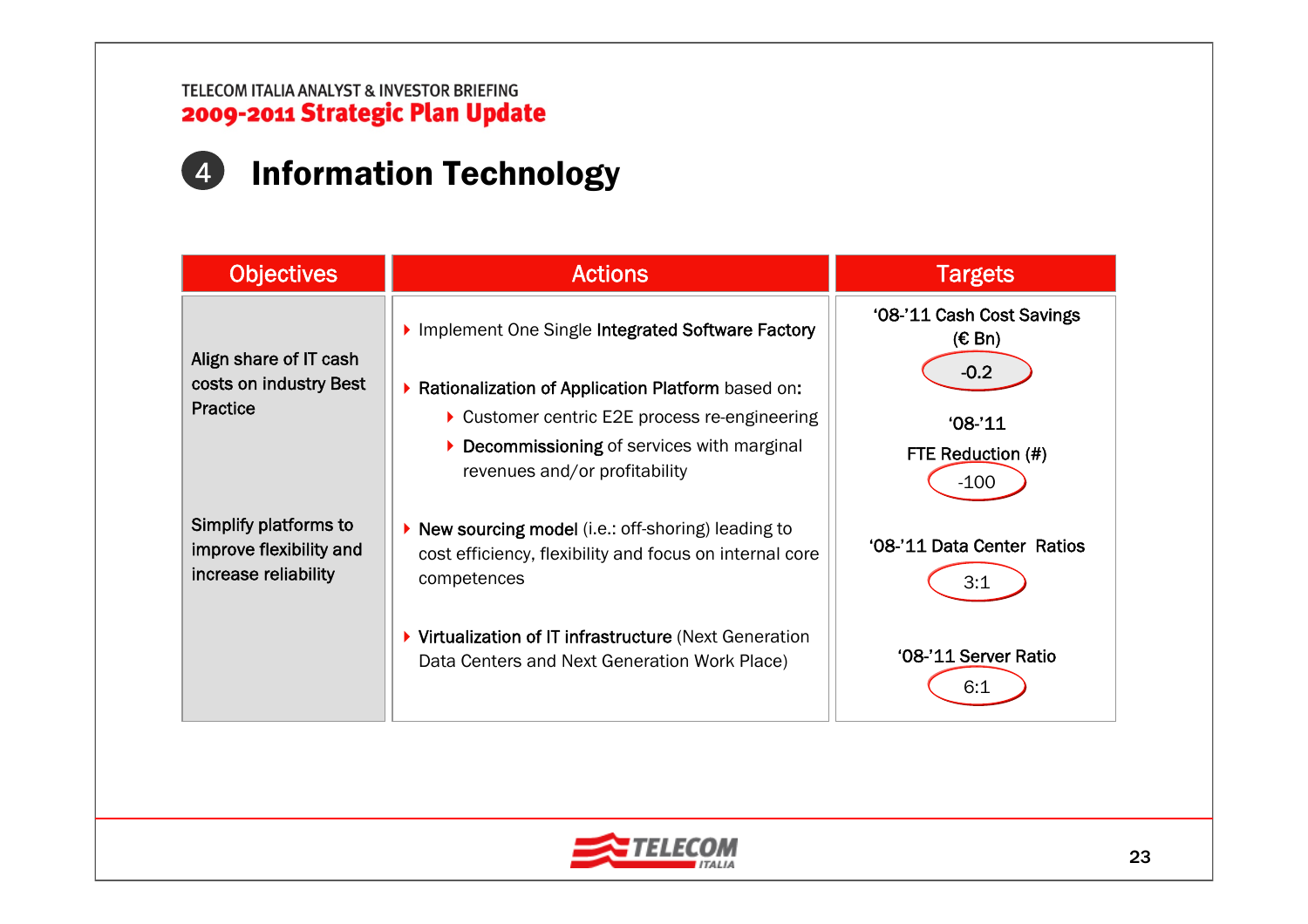# 5 Customer Care: Consumer and Business

| <b>Objectives</b>                                                                                                                                                                         | <b>Actions</b>                                                                                                                                                                                                                                                                                                                                                                   | <b>KPIs</b>                                              |
|-------------------------------------------------------------------------------------------------------------------------------------------------------------------------------------------|----------------------------------------------------------------------------------------------------------------------------------------------------------------------------------------------------------------------------------------------------------------------------------------------------------------------------------------------------------------------------------|----------------------------------------------------------|
| Improve efficiency & effectiveness<br>through a new E2E integrated & multi-<br>channel approach<br>Increase operating efficiency through a<br>balanced make vs buy mix<br>F-M integration | ▶ Enhance multi-channel "contact" model<br>F-M integration $(119 \text{ vs. } 187)$<br>$\blacktriangleright$ E2E process reengineering<br>• Off-shoring for "low value" activities<br>▶ Geographical Centers restructuring                                                                                                                                                       | '08-'11 Opex Savings*<br>(E Bn)                          |
| Reach excellence through a new E2E<br>integrated & multi-channel approach<br>Increase operating efficiency<br>leveraging on F-M integration                                               | F-M Operations optimization:<br>▶ TeleContact Center Rightsizing<br>New CRM systems<br>F-M processes integration and cross-fertilization:<br>$\triangleright$ Not-human channels increase<br>Certified electronic billing<br>Credit management integration<br>Reduction of geographical areas (from 8 to 4)<br>** FTE related to efficiency Program *** Include MKT Support & DA | $-0.2$<br>'08-'11 FTE Reduction $**$ (#)<br>$2,150$ (*** |
| * Including labour cost saving from efficiency program                                                                                                                                    |                                                                                                                                                                                                                                                                                                                                                                                  |                                                          |

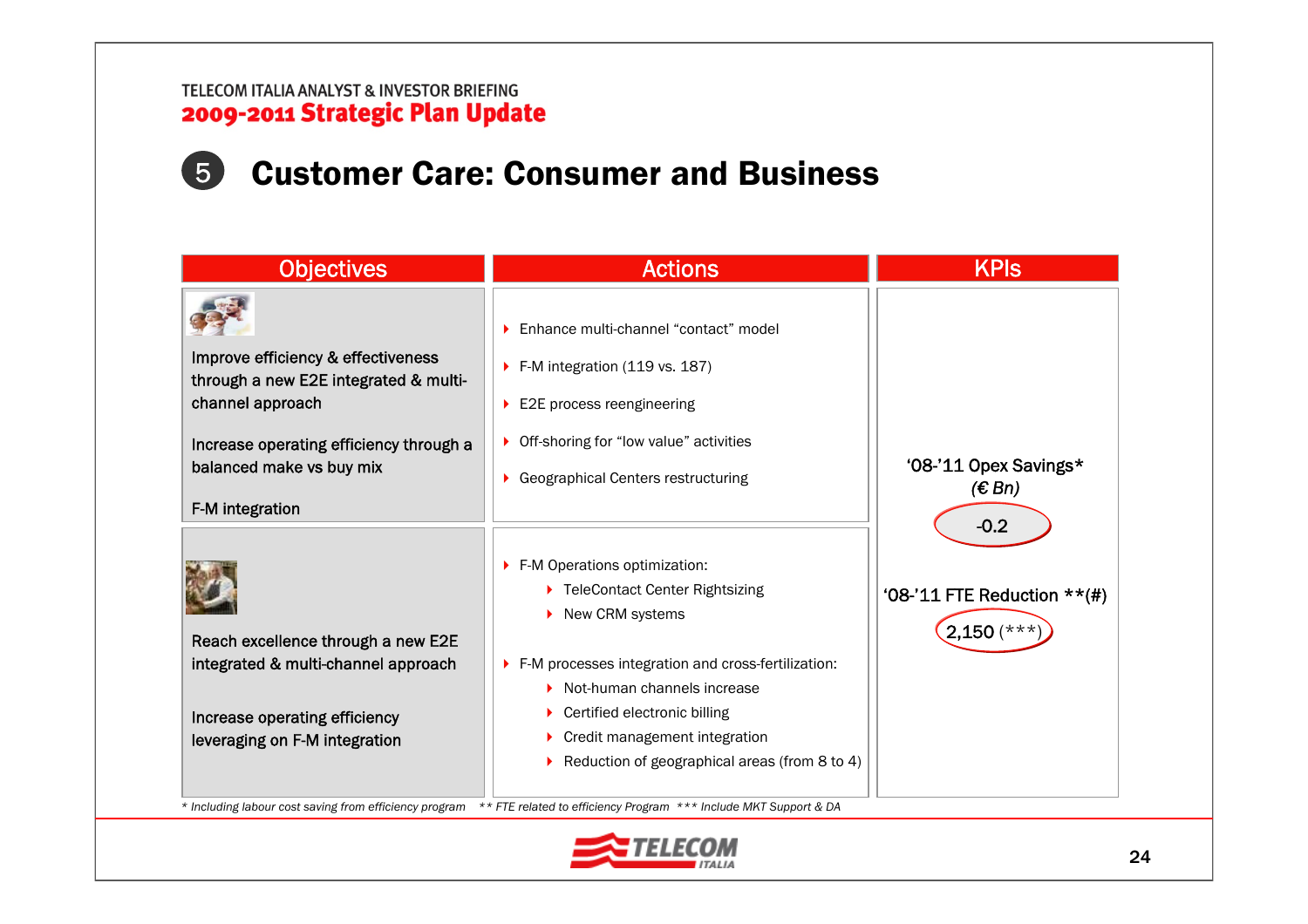# 6 Delivery & Assurance

| <b>Objectives</b>                                | <b>Actions</b>                                                                                                                                                                              | <b>KPIS</b>                             |
|--------------------------------------------------|---------------------------------------------------------------------------------------------------------------------------------------------------------------------------------------------|-----------------------------------------|
|                                                  | Internal Manpower Productivity Improvement<br>▶ "Ready Line" Installation Project optimization                                                                                              | '08-'11 Saving<br>$(E \, bn)$<br>$-0.3$ |
| Lean Operations &<br>Productivity<br>Improvement | ▶ Fault-rate reduction due to maintenance and quality<br>improvement of access network<br>▶ Project Reload: Re-engineering of supply chain<br>processes and External Manpower renegotiation | '08-'11 FTE Reduction $*(\#)$<br>800    |
| * FTE related to efficiency Program              |                                                                                                                                                                                             |                                         |

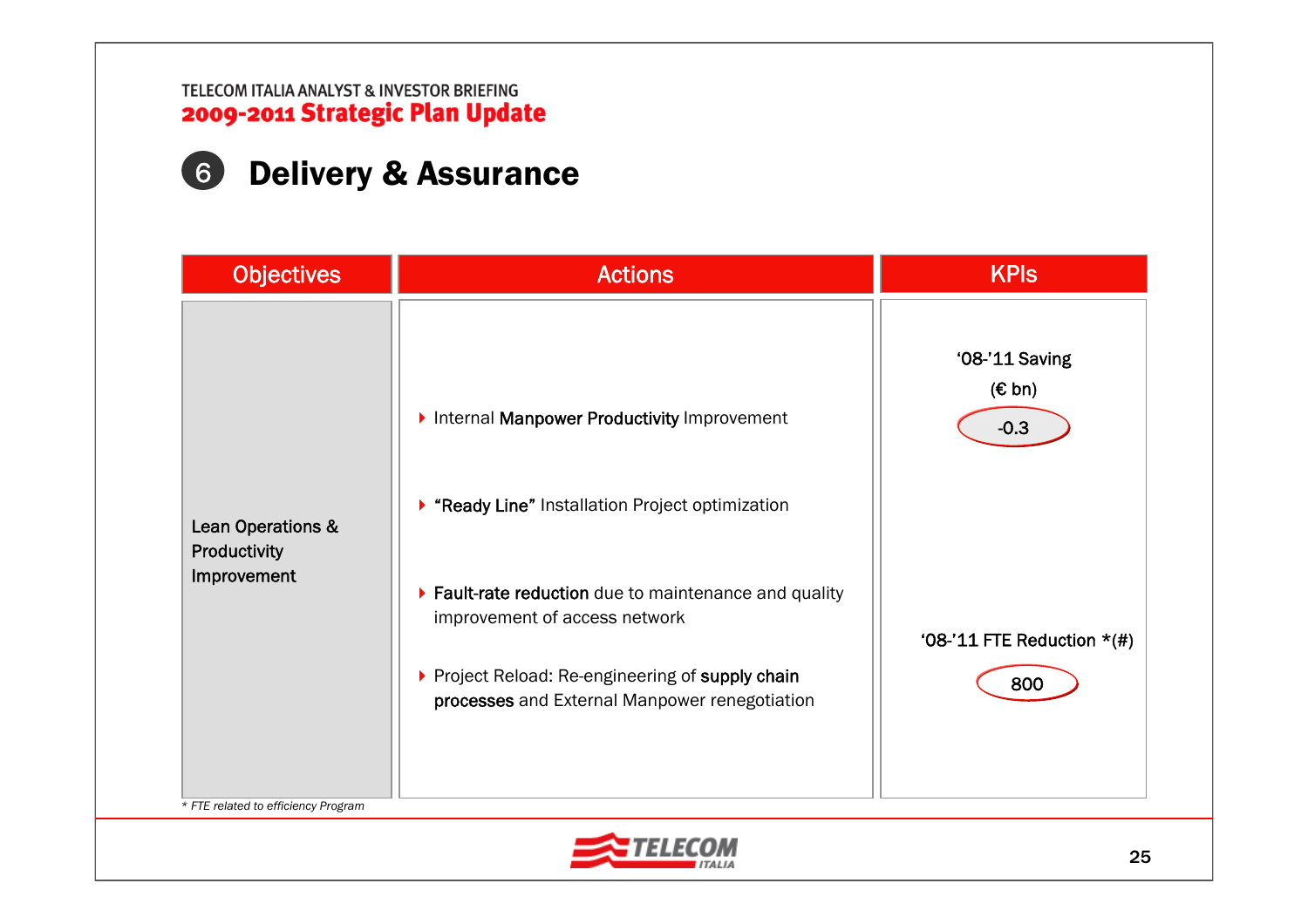# 7 Buildings & Energy Management

| <b>Objectives</b>                           | <b>Actions</b>                                                                                                                                                                                                                                                      | <b>KPIS</b>                                                                                   |
|---------------------------------------------|---------------------------------------------------------------------------------------------------------------------------------------------------------------------------------------------------------------------------------------------------------------------|-----------------------------------------------------------------------------------------------|
| Rationalize Industrial<br>and Office Spaces | ▶ "Hybrid buildings" rationalization: compact space in<br>Central Offices and use cleared space to reallocate<br>employees or for rent to third parties                                                                                                             | '08-'11 Savings (€ MM)<br>-0.1                                                                |
|                                             | Buildings maintenance costs efficiency thanks to space<br>rationalization and suppliers optimization and<br>renegotiation                                                                                                                                           | '08-'11 Cleared buildings (#)<br>$-20$<br>$(-247,000 \text{ mq}^2)$<br>'08-'11 Energy Savings |
| Optimize energy &<br>cooling consumption    | Minimize energy consumption:<br>lacktriangleright elimination and the elimination of "high consumption" obsolete<br>equipment<br>▶ innovative & "green" technologies introduction<br>(i.e. cogeneration)<br>$\triangleright$ new energy sources (i.e. natural gas,) | $-12.6%$<br>-280 GWh)<br>'08-'11 "Green" energy<br>incidence $(\Delta pp)$<br>$+5$ pp         |

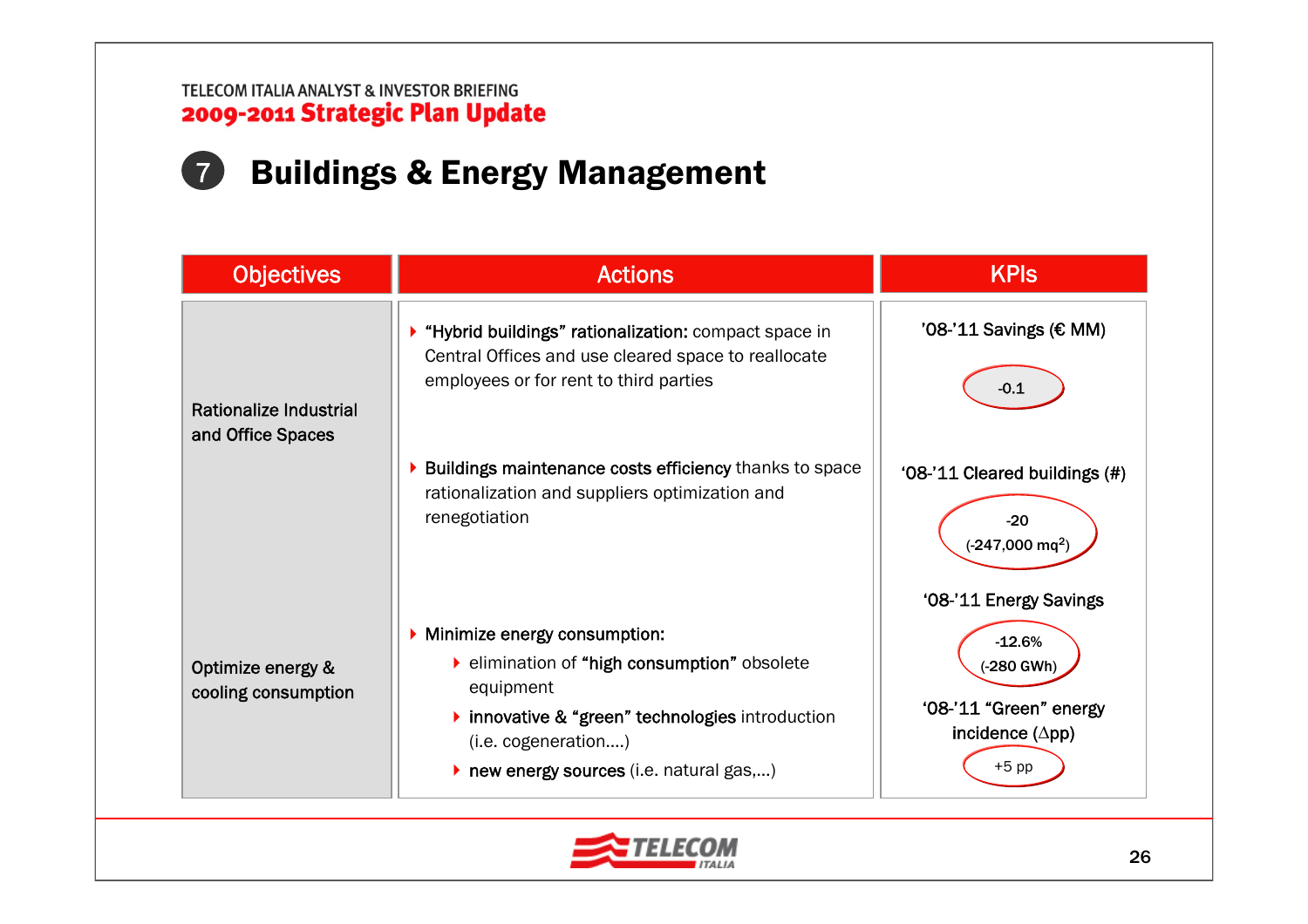# Agenda

- $\blacktriangleright$  Key Messages
- **▶ Focus on Core Markets** 
	- ▶ Domestic Highlights
	- ▶ TIM Brasil Highlights

### Targets

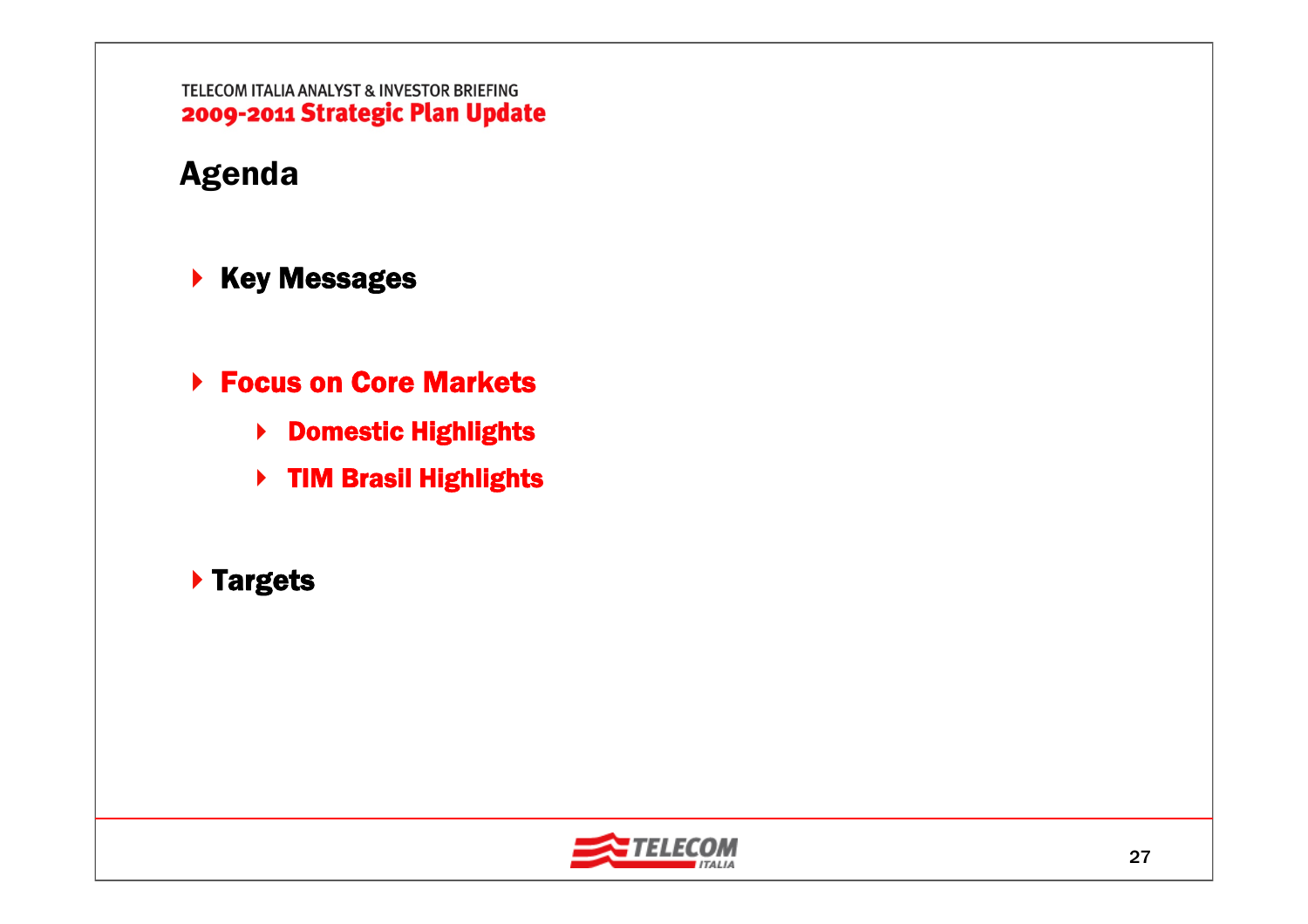# TIM Brasil 2008 Turnaround Actions





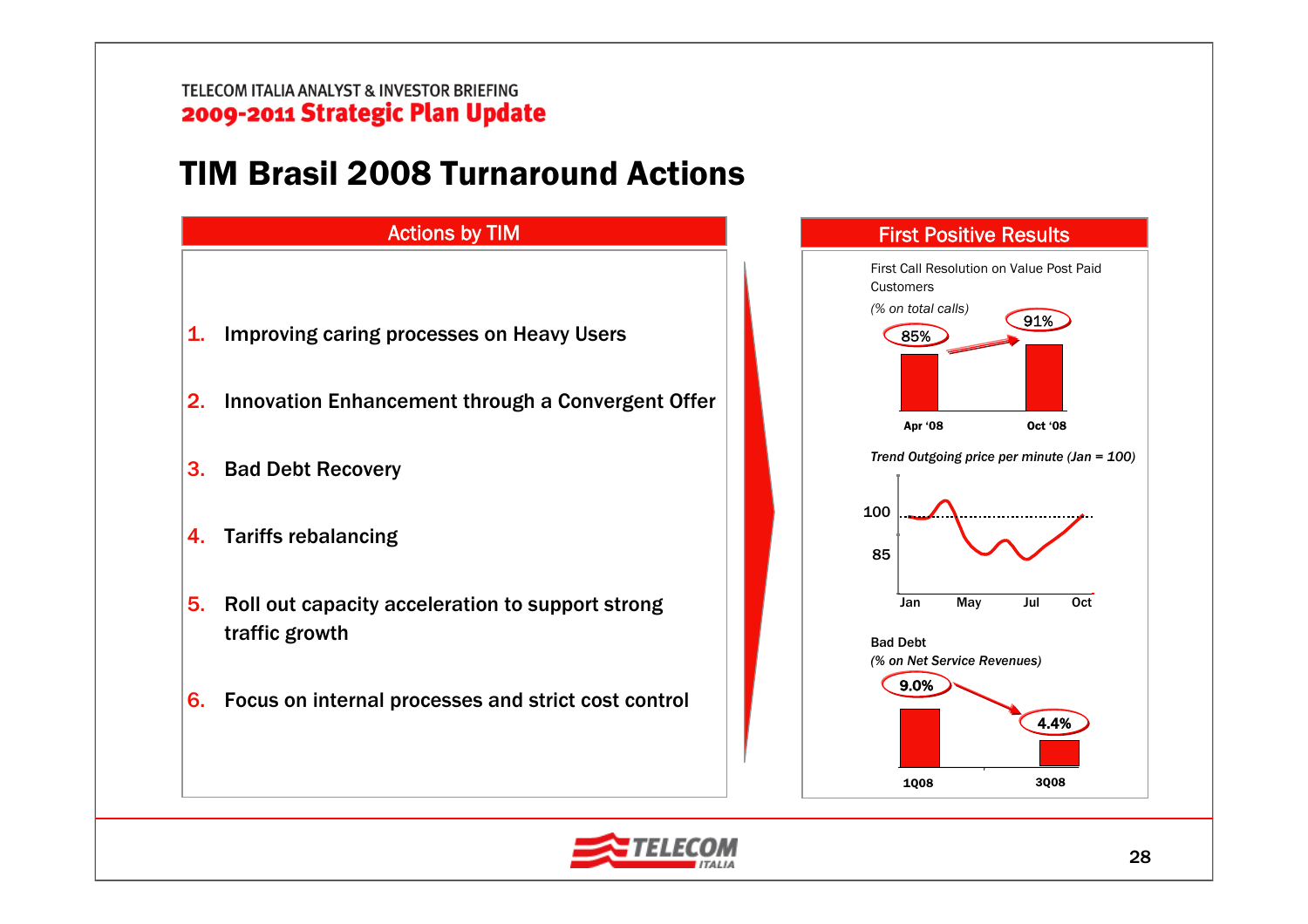# TIM Brasil – TLC Market overview



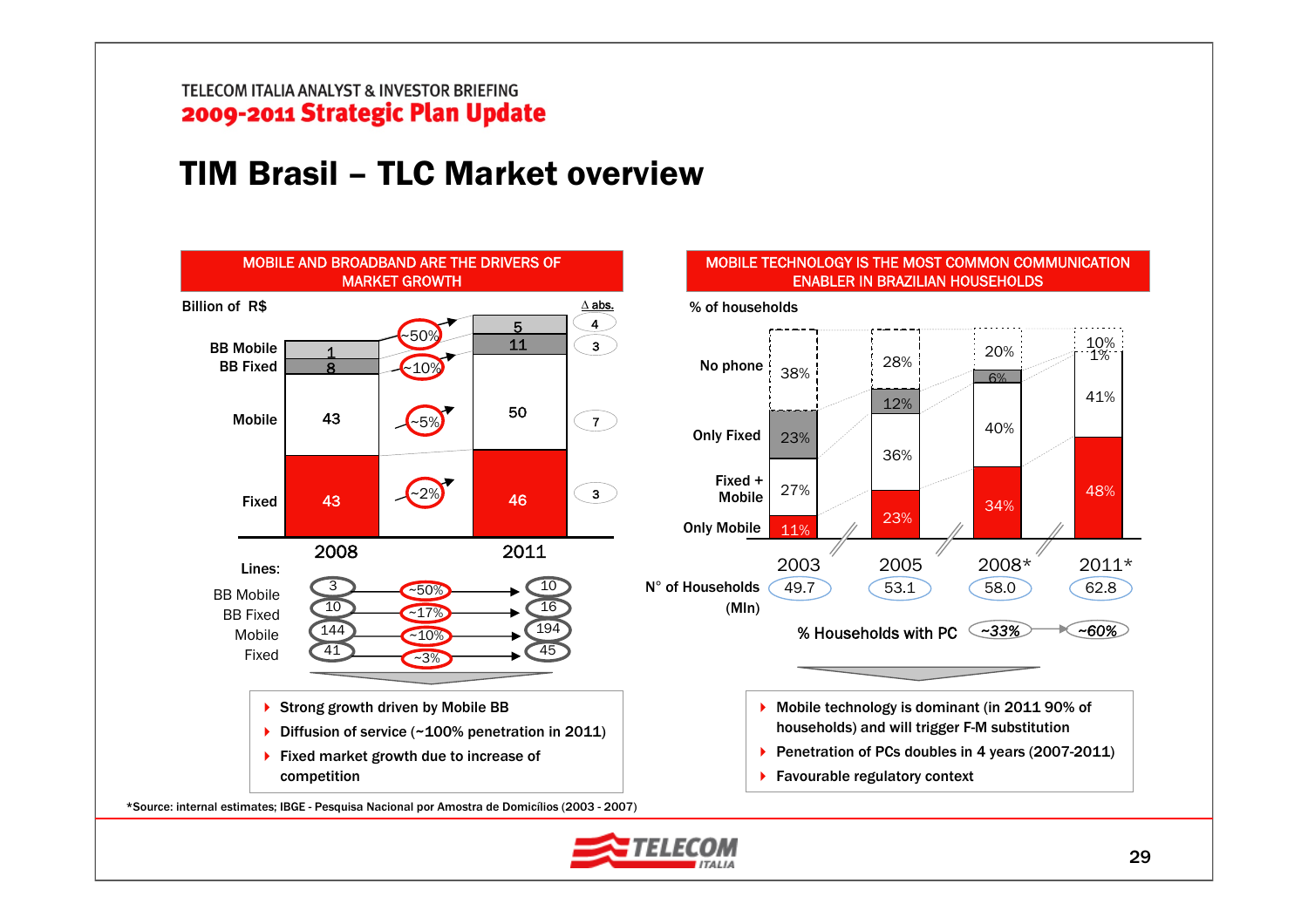# TIM Brasil: Mobile Broadband is a Winning Technology in Brasil



\* Regulatory minimum coverage Source Teleco

\*\* Internal estimates based on ANATEL public figures and analysts projections

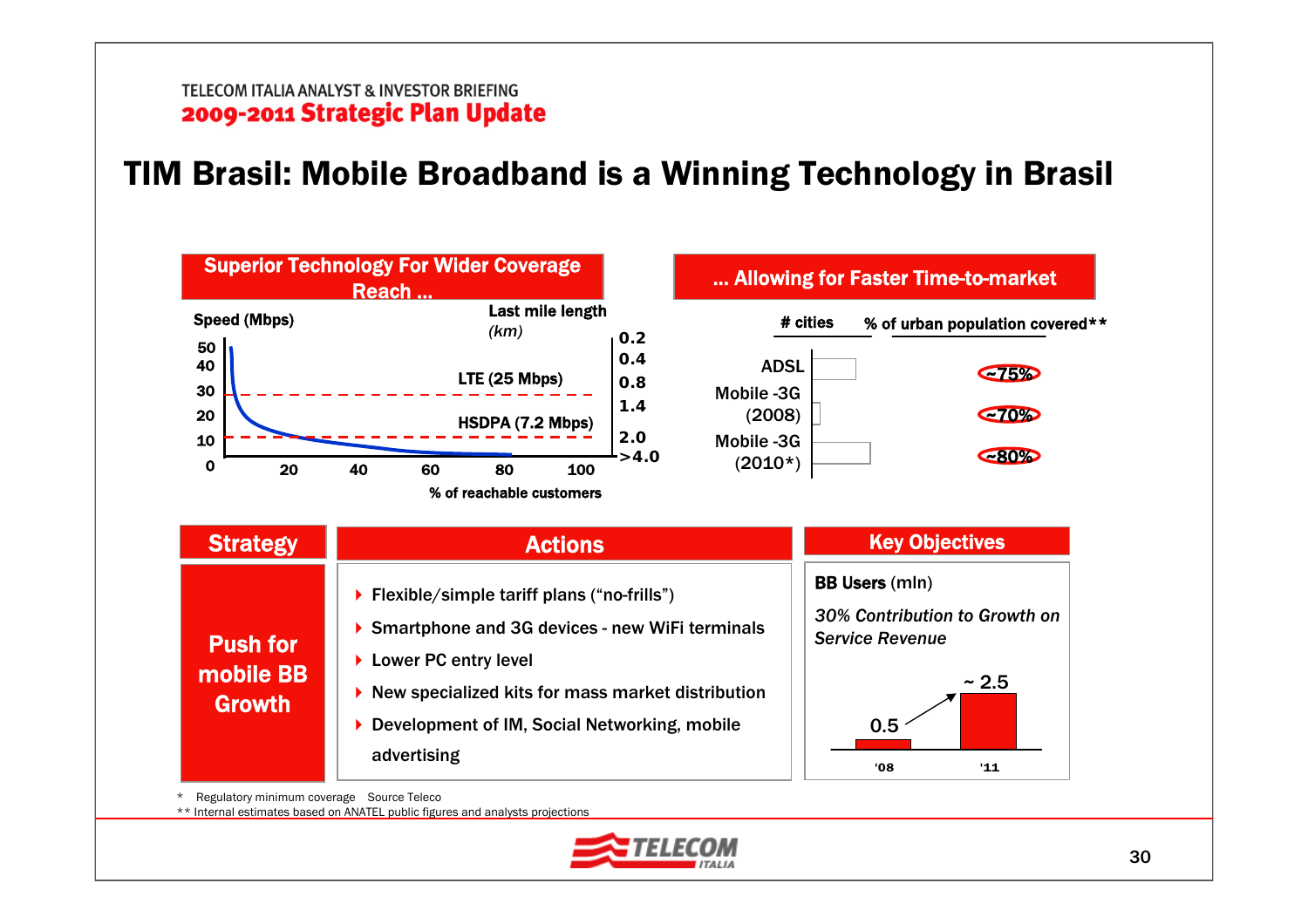### TIM Brasil: Drive Fixed - Mobile Convergence Leveraging on Pure Mobile Position



| <b>Strategy</b>                                                 | <b>Actions</b>                                                                                                                                                                                        | <b>Key Objectives</b>                                                               |
|-----------------------------------------------------------------|-------------------------------------------------------------------------------------------------------------------------------------------------------------------------------------------------------|-------------------------------------------------------------------------------------|
| <b>Homezoning</b><br><b>offer</b><br>through<br><b>TIM Fixo</b> | Innovative Offerings<br>▶ Best value for price (eg. VAS Included)<br>New packages for Heavy Users<br>▶ Packaging TIM Fixo + Mobile BB<br>Distribution:<br>Telesales, kiosks and door to door approach | <b>TIM Fixo Customers (mln)</b><br>7% Market Share<br>> 3.0<br>( )  1<br>'08<br>'11 |
| *Source: IBOPE e SD&W                                           |                                                                                                                                                                                                       |                                                                                     |

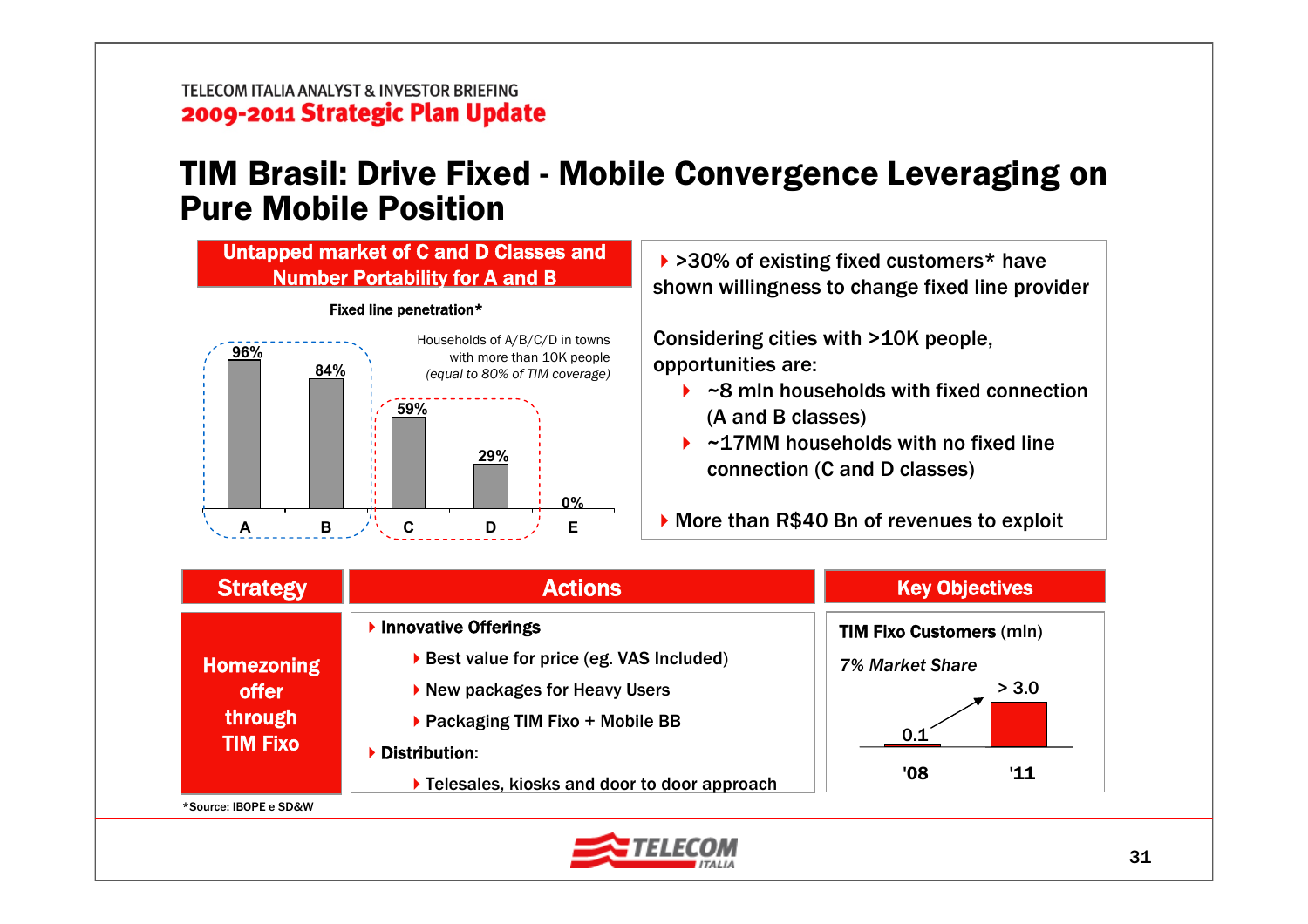# TIM Brasil Strategy – Top Line

|                                                                   | <b>Actions</b>                                                                                                                                                                                                                                                                                                                                                                          | <b>2011 Key Objectives</b>                                                                                  |
|-------------------------------------------------------------------|-----------------------------------------------------------------------------------------------------------------------------------------------------------------------------------------------------------------------------------------------------------------------------------------------------------------------------------------------------------------------------------------|-------------------------------------------------------------------------------------------------------------|
| <b>Improve Quality</b><br>of Service                              | ▶ 2009 main tasks: improve quality of caring<br>Increase effort on customer care for Heavy Users<br>Massive focus on post paid churn reduction<br>$\blacktriangleright$ and network coverage & performance<br>▶ 3G: ambitious network roll-out plan wiith focus on<br>cities with highest HU concentration<br>▶ 2G: back to industry benchmark for network quality                      | $\blacktriangleright$ Market share:<br>About 24%<br>focus on Value Customers<br>Defend revenue share:       |
| <b>Return to</b><br>leadership in<br><b>innovation</b>            | $\triangleright$ Focus on partnership with other operators of the new<br><b>TMT chain (content &amp; 4-Play)</b><br>$\triangleright$ Reinforce TIM cutting edge positioning on data offers for<br>consumer & business segment:<br>▶ starting I-phone sales pre-Christmas Campaign<br>▶ further improve market leadership on SmartPhone<br>segment (i.e. 50% market share on Blackberry) | $#2$ in<br><b>Revenue share</b><br>Recovering brand<br>awareness<br>Leadership in<br><b>Brand awareness</b> |
| <b>Concentrate on</b><br>"Customer<br>Centric"<br><b>Approach</b> | Invest in Customer Insight and CRM capabilities<br>$\triangleright$ Selective approach by segment and geography<br>Improve customer life-cycle management                                                                                                                                                                                                                               | <b>Revenues growth</b><br>▶<br>$~8.0\%$<br>(CAGR 08-11)                                                     |

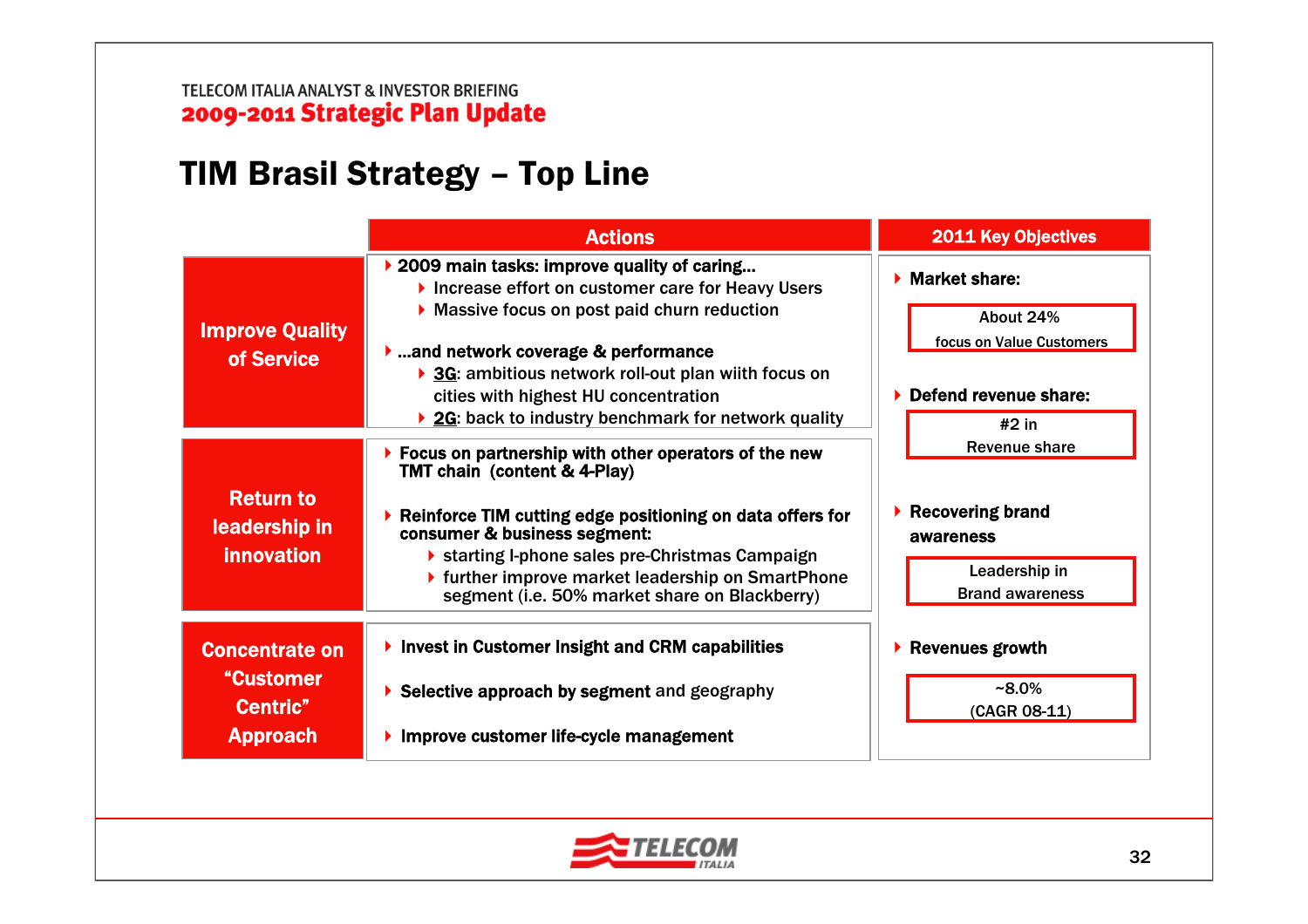# TIM Brasil Strategy - Efficiency



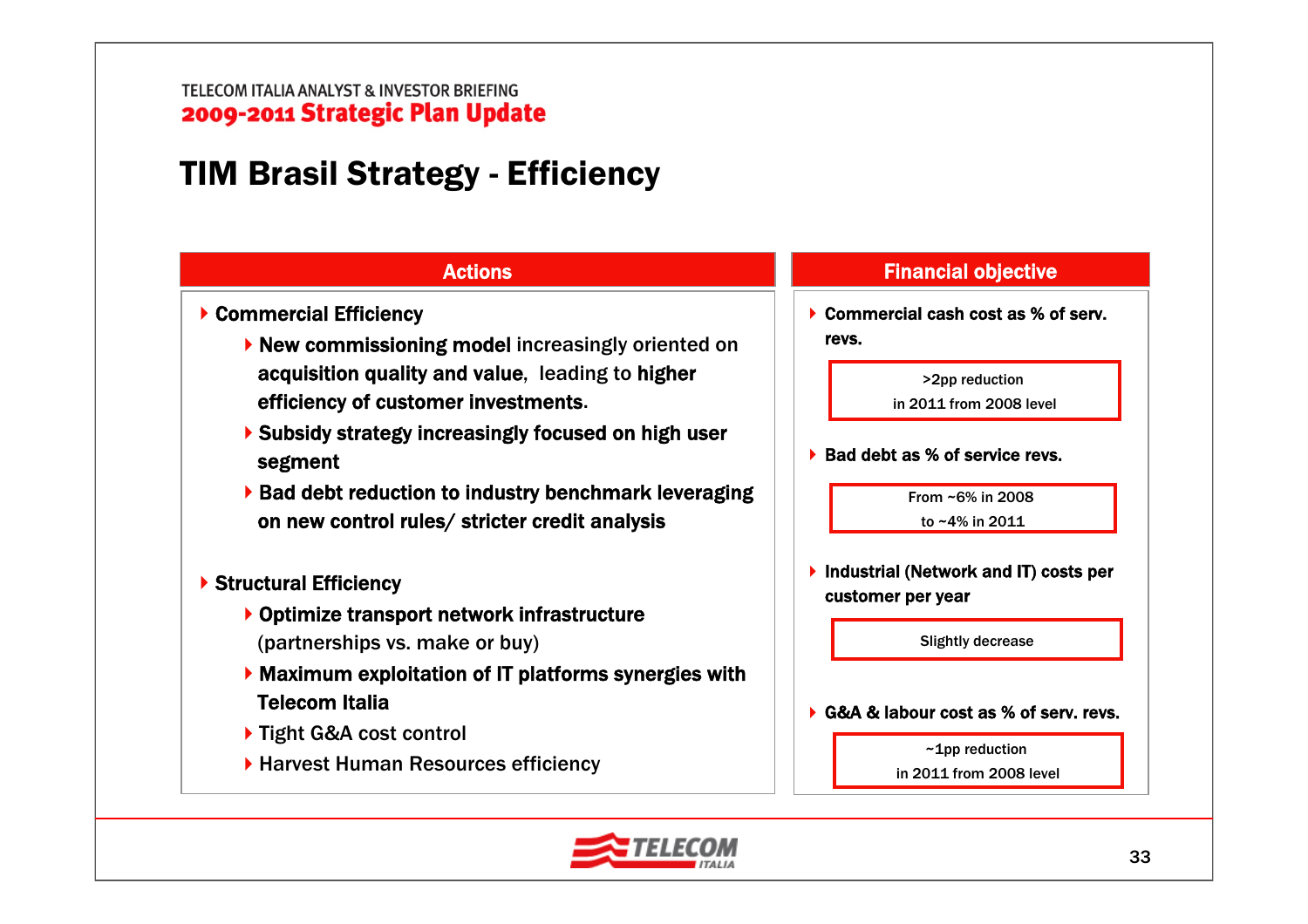# Agenda

- $\blacktriangleright$  Key Messages
- ▶ Focus on Core Markets
	- ▶ Domestic Highlights
	- ▶ TIM Brasil Highlights

### Targets

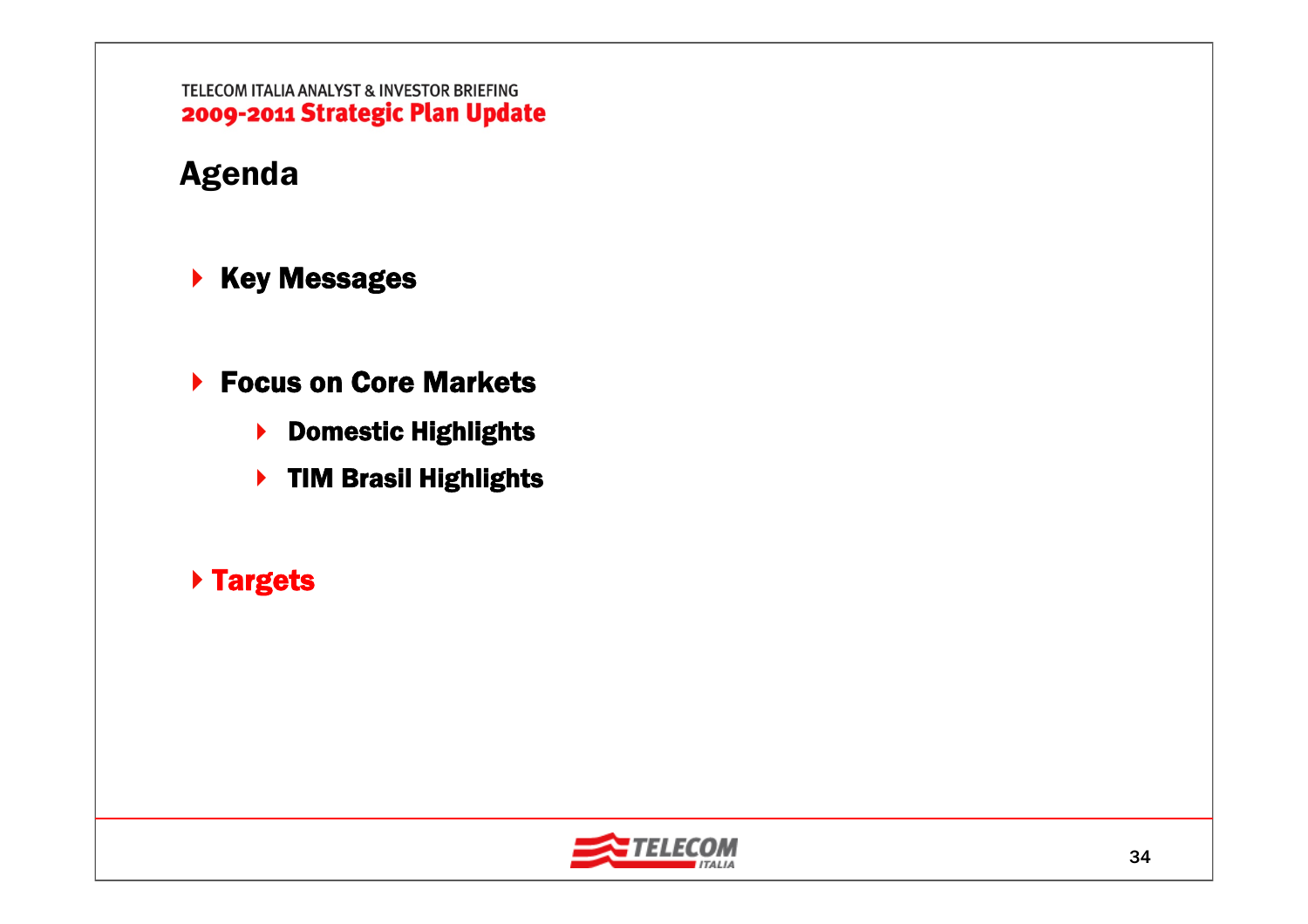# Telecom Italia Group in 2011



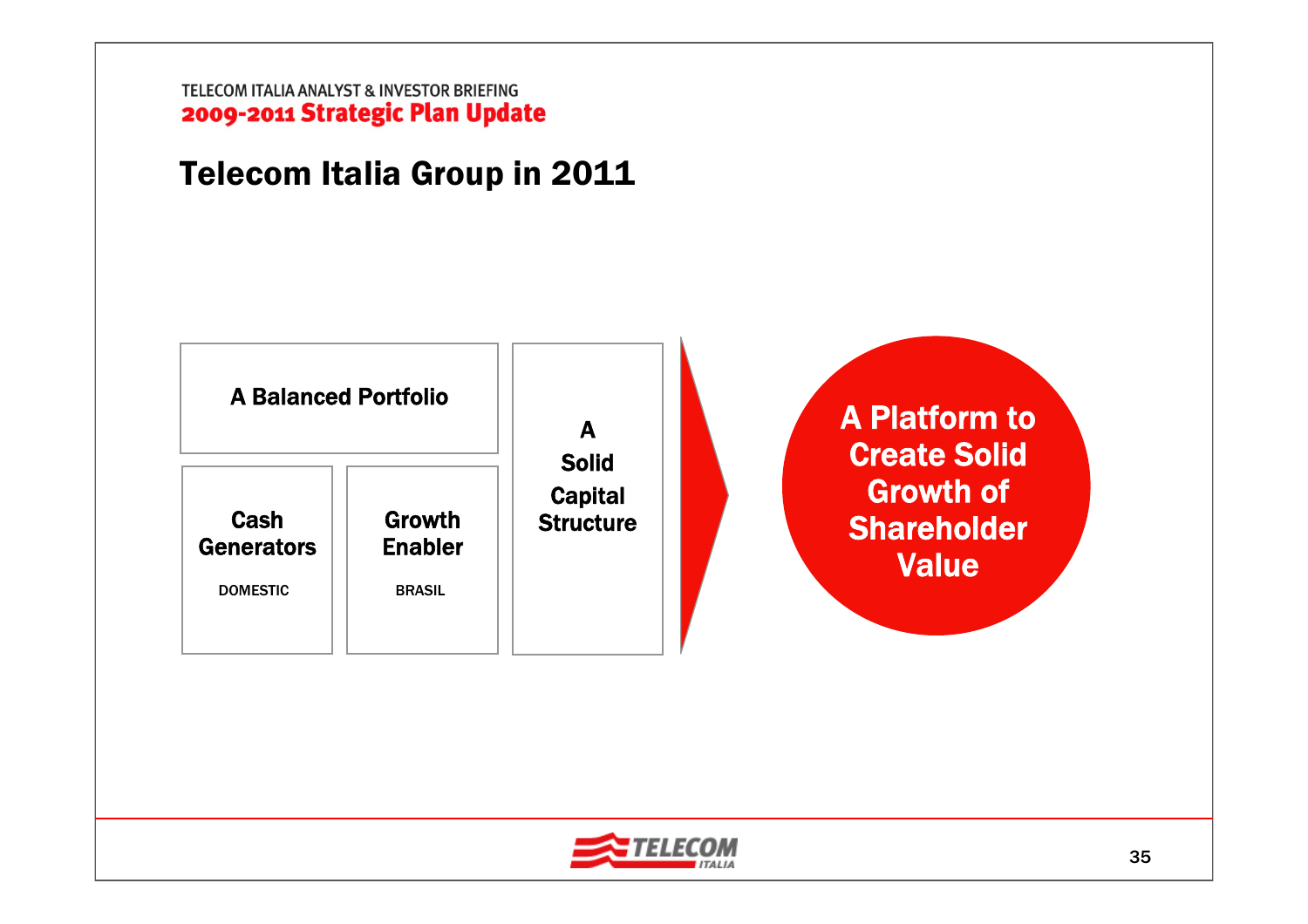# TI Group 2008 estimates and 2009-2011 targets

|                               |                     |                      | <b>Target</b>        |  |  |
|-------------------------------|---------------------|----------------------|----------------------|--|--|
| Organic Data*                 | 2008 E              | 2009                 | Plan                 |  |  |
|                               | $bn \in$            | $bn \in$             | CAGR 2008-2011       |  |  |
| <b>Revenues</b>               | 30.4-30.5           | <b>Stable</b>        | $>2\%$               |  |  |
|                               | % on revenues       | bn €                 | % on revenues 2011   |  |  |
| <b>EBITDA</b>                 | $~1438.0\%$         | <b>Stable</b>        | $>39\%$              |  |  |
|                               | $bn \in$            | bn €                 | % on revenues 2011   |  |  |
| <b>CAPEX</b>                  | ~5.4                | $-4.8$               | $~13.0\%$ -13.5%     |  |  |
|                               | NFP/EBITDA reported | NFP/ EBITDA reported | NFP/EBITDA rep. 2011 |  |  |
| <b>Net Financial Position</b> | < 3.0X              | $\sim$ 2.9X          | $\sim$ 2.3X          |  |  |

\* Assuming perimeter as December 2008, 2008 exchange rates and excluding non organic items impact

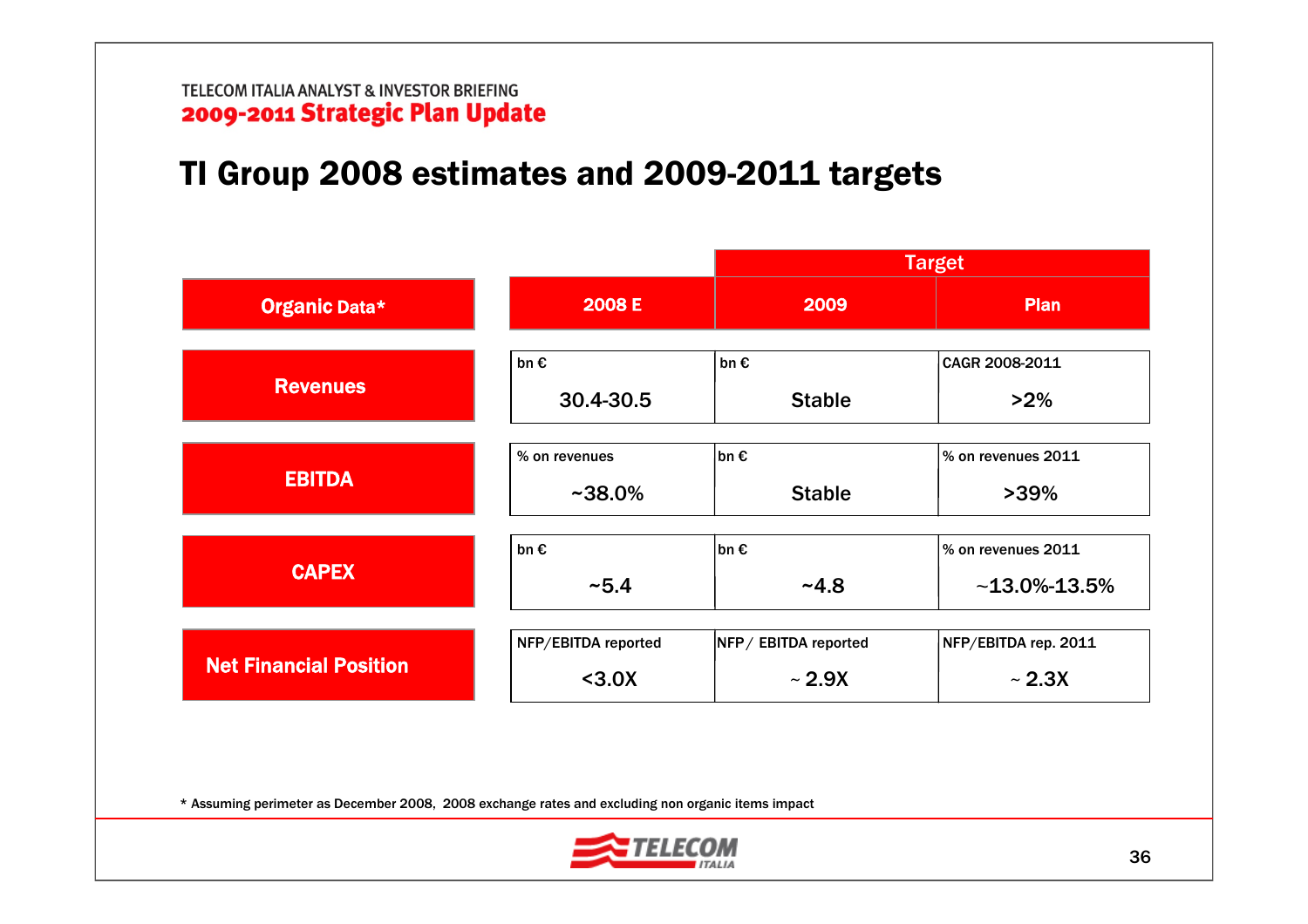# TI Domestic 2008 estimates and 2009-2011 targets

|                                                                                                   |                           | <b>Target</b>              |                                   |             |                                      |
|---------------------------------------------------------------------------------------------------|---------------------------|----------------------------|-----------------------------------|-------------|--------------------------------------|
| <b>Organic Data*</b>                                                                              | 2008 E                    | 2009                       | Plan                              |             |                                      |
| <b>Revenues</b>                                                                                   | $bn \in$<br>$>23$         | $ bn \in$<br>$22.7 - 22.8$ | CAGR 2008-2011<br>0.2%            |             |                                      |
| <b>EBITDA</b>                                                                                     | % on revenues<br>$~144\%$ | bn €<br>$9.9 - 10$         | % on revenues 2011<br>$-46%$      | <b>Cash</b> | % on revenues 2011<br>$-67\% - 68\%$ |
| <b>CAPEX</b>                                                                                      | $bn \in$<br>3.5           | $ bn \in$<br>$-3.3$        | % on revenues 2011<br>13.0%-13.5% | <b>Cost</b> |                                      |
| * Assuming perimeter as December 2008, 2008 exchange rates and excluding non organic items impact |                           |                            |                                   |             |                                      |